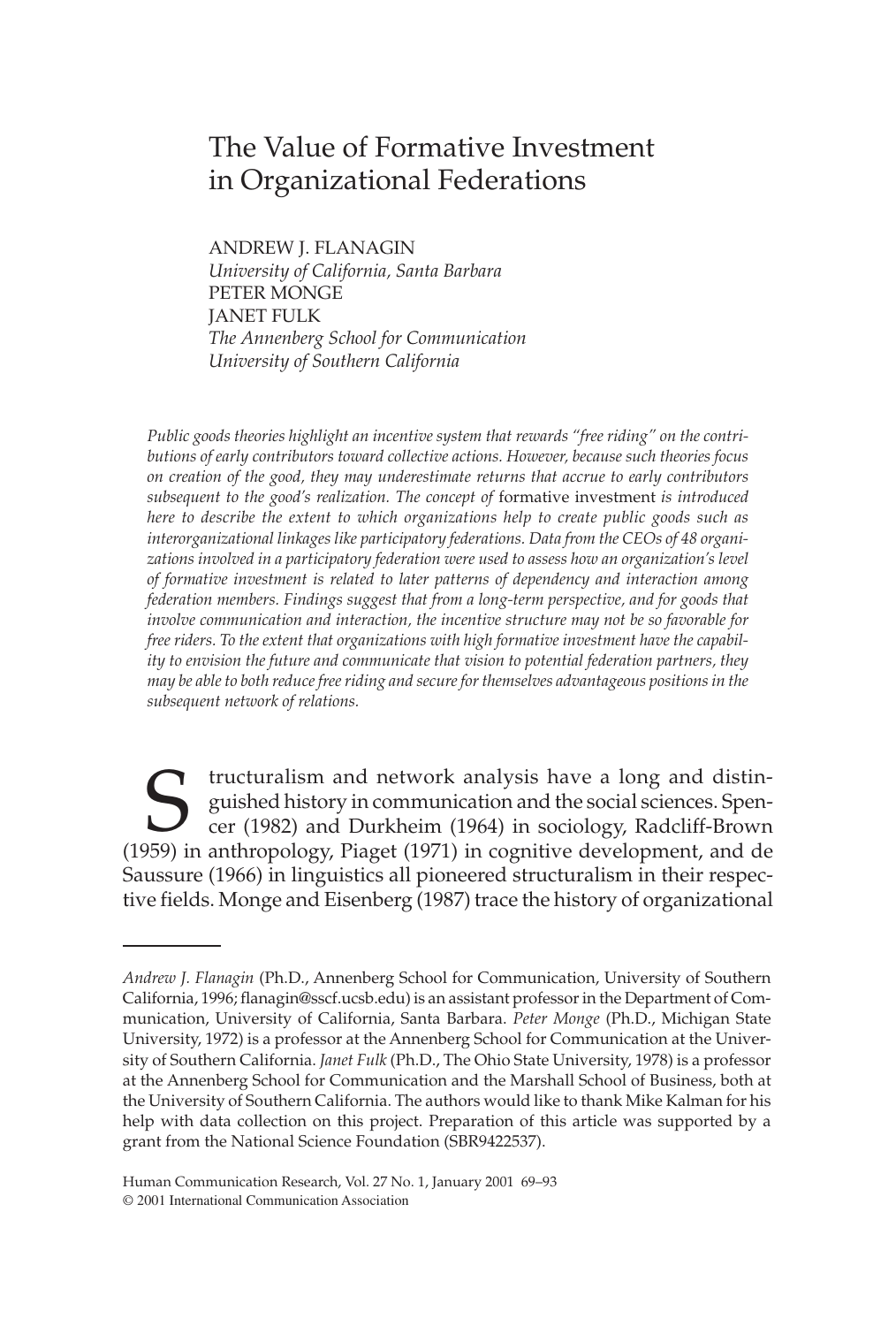communication network analysis to three separate structural traditions. The *positional* tradition, founded on the work of Weber (1947), Parsons (1951), and Homans (1958), views structures as sets of patterned relations among sets of positions. The *relational* tradition, rooted in modern systems theory (Buckley, 1967), focuses on networks as structures that emerge from regular patterns of interaction over time (Barnett & Rice, 1985; Richards, 1985; Rogers & Kincaid, 1981). The *cultural* tradition, based on the work of Levi-Strauss (1963) and Giddens (1979), explores how symbols and meanings are transmitted throughout social structures, each producing and constraining the other (McPhee, 1985; Riley, 1983).

Most theorizing and research in communication networks has occurred within organizations (Monge, 1987). However, a rapidly growing literature on interorganizational networks has emerged in recent years to explore such diverse phenomena as interlocking boards of directors (Knoke, 1993; Mizruchi, 1996), invisible colleges (Crane, 1972; Lievrouw, Rogers, Lowe, & Nadel, 1987), network forms of organizations (Monge & Fulk, 1999), and strategic alliances (Koza & Lewin, 1998; Monge, Fulk, Kalman, Flanagin, Parnassa, & Rumsey, 1998). For example, Danowski, Barnett, and Friedland's (1987) early research in this area showed that the more central an organization is in the interorganizational network, the more successful it is.

Although a number of alternative interoganizational forms exist, such as precompetitive alliances (Yoshino & Rangan, 1995) and joint ventures (Osborn & Hagedoorn, 1997), among the more intriguing of these forms is the participatory federation. Participatory federations are organizational alliances wherein network members grant control over some domain of their activities to a central coordinating agency, often called a federation management organization (Fleisher, 1991; Pfeffer & Salancik, 1978; Provan, 1983; Warren, 1967). The federation management organization acts on behalf of participating organizations to manage the complex alliance network and to coordinate the cooperative functions of network members. Participatory federations are found in all economic sectors but are a particularly favored form of alliance among not-for-profit organizations. Although considerable research has been conducted on other forms of strategic alliances, much less is known about participatory federations, particularly in their formation phase (Fleisher, 1991; Provan, 1983, 1984). This study examines how activities in the formation phase are related to later patterns of dependency and interaction among federation members.

The formation of a federation is a complex task requiring high levels of knowledge, expertise, and leadership (Provan, 1983). It involves decisions about the logistics, obligations, and expectations of member organizations. The formation process includes such activities as generating the idea for the relationship, soliciting cooperation from organizations, se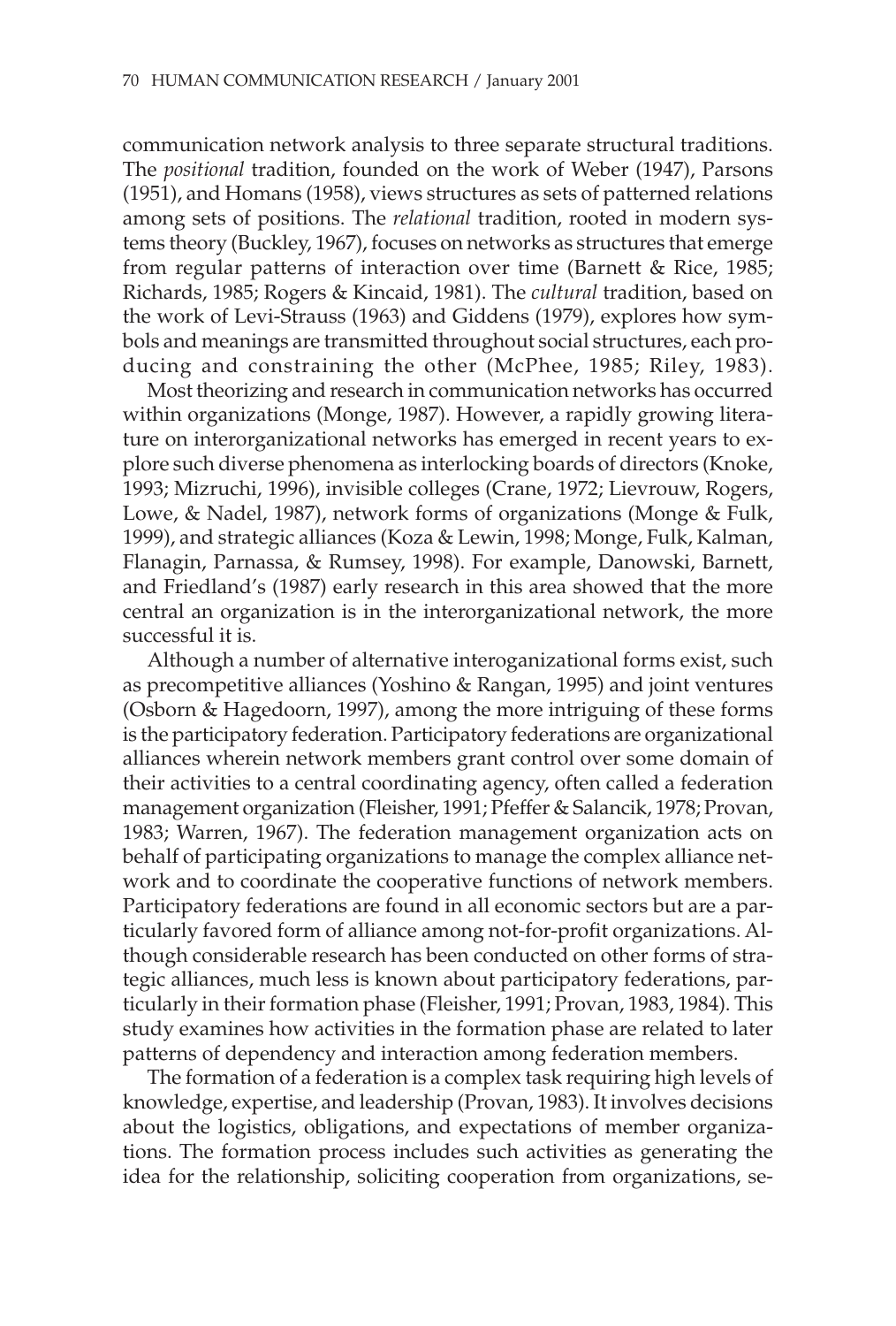curing commitments of contributions, negotiating requisite arrangements, and leading in pivotal areas such as knowledge, expertise, or information. The concept of *formative investment* is introduced here to describe the degree to which an individual organization participates in these ways in creating a participatory federation.

Federations, of course, are created out of interorganizational linkages. Eisenberg et al. (1985) identified three levels at which material or informational content can be exchanged among members of an interorganizational arrangement: institutional, representative, and personal. *Institutional* linkages occur when information or material is exchanged between organizations without the involvement of specific organizational roles or personalities. *Representative* linkages occur when people who are acting officially on behalf of their organizations contact officials who represent other organizations. *Personal* linkages arise when people from different organizations contact one another but in a nonrepresentative or private capacity.

Several scholars have found that participants in interorganizational relationships are differentially committed to the formation of cooperative ventures, and that some assume important leadership or sponsorship roles (Ching, Holsapple, & Whinston, 1996; Choudhury, 1997; Maidique, 1980; McKenney, Copeland, & Mason, 1995; Premkumar & Ramarmurthy, 1995; Reich & Huff, 1991). According to Gray (1989), some organizations function as *conveners* of interorganizational relationships, where "the role of the convener is to identify and bring all legitimate stakeholders to the table" (p. 71). In a participatory federation, conveners—who foster representative linkages between organizations—are crucial in order to recognize and initiate the interdependent activities among participants and to shift the appropriate tasks to the federation management organization.

Conveners typically possess legitimacy among their peers, a relatively unbiased approach to the problem domain, and the capabilities to appreciate the potential value of collaborating, to envision the purpose for organizing, and to establish the collaborative process and context (Wood & Gray, 1991). The power of conveners is thus the "*power to organize*" (Gray, 1989, p. 124, emphasis in original) and conveners make considerable formative investments in participatory federations. In order to explore the importance of such investments, the research reported here examines data from the chief executive officers (CEOs) of 48 organizations involved in a participatory federation that was designed to facilitate effective communication and information sharing among federation members via an advanced computer-based system. Two theoretical perspectives provide important insights about how investments during the critical formative phase are linked to subsequent relations among participants: public goods theory and resource dependency.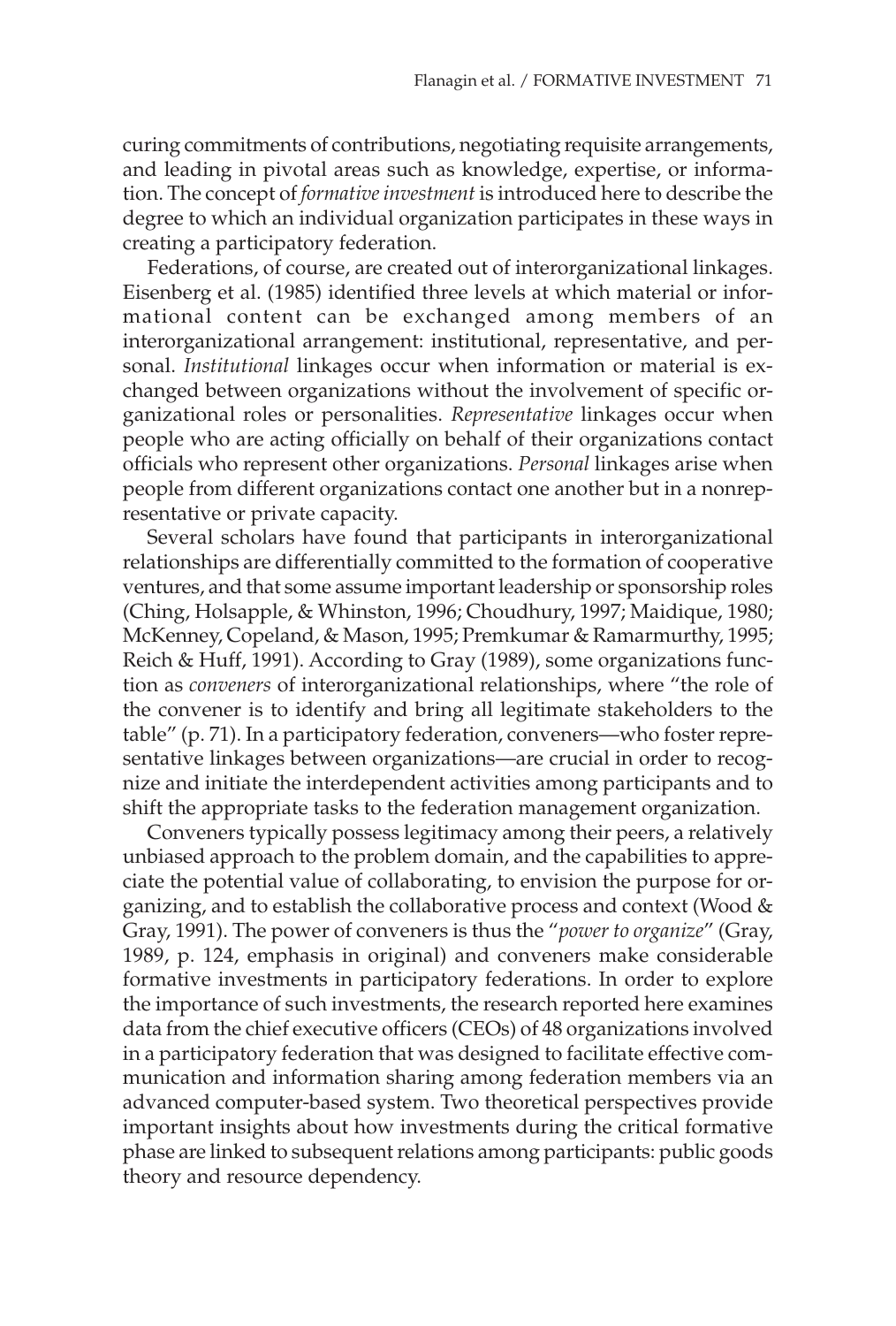#### Federations as Public Goods

Public goods theories examine how actors (i.e., people or organizations) undertake collective actions in order to provide "public goods" (Barry & Hardin, 1982; Hardin, 1982; Marwell & Oliver, 1993; Oliver, Marwell, & Teixeira, 1985; Olson, 1965; Samuelson, 1954). Public goods consist of traditional, physical goods like parks, bridges, or libraries (Marwell & Oliver, 1993; Olson, 1965; Samuelson, 1954) or less tangible goods like databases of information or communication systems (Connolly & Thorn, 1990; Fulk, Flanagin, Kalman, Monge, & Ryan, 1996; Markus, 1990). A central concern of public goods theory is how to induce collaborative efforts among self-interested individuals, groups, or organizations, assuming at least a certain level of common interest.

A federation can be conceptualized as a public good shared in common by its members (Monge et al., 1998). Inducing collective action to create a participatory federation is a considerable challenge, however, due to the diversity of organizational goals, strategies, and cultures. Furthermore, public goods theory proposes that early contributors to collective actions enjoy smaller marginal rates of return in the early stages of public goods provision (Markus, 1990; Marwell & Oliver, 1993) and once public goods are established, early contributors receive benefits that are only equal to those of the other participants (Oliver, Marwell, & Teixeira, 1985).

As a consequence, two key problems in the successful provision of a participatory federation are "free riding" (Hardin, 1968; Olson, 1965; Sweeney, 1973) and disincentives to contribute in the early phases. Free riding occurs when participants enjoy the benefits of the public good without contributing to its establishment or maintenance (Connolly & Thorn, 1990). Although recent theoretical and experimental work has challenged the magnitude of the free-rider problem (Bagnoli, Ben-David, & McKee, 1992; Bagnoli & Lipman, 1989; Bagnoli & McKee, 1991; Marwell & Ames, 1981), it remains a central theoretical concern for public goods explanations of participatory federations. Indeed, a core defining feature of a public good is the impossibility of excluding any member of the collective from enjoying collective benefits, whether or not the member is contributing to the continuing viability of the good (Chamberlain, 1974; Head, 1972; Marwell & Oliver, 1993).

Disincentives to contribute in the early phases of public goods formation may occur for some types of public goods (such as participatory federations that involve continuing interaction among participants) because returns to early contributors are deficient. That is, early contributors must invest in the absence of investments by others, and thus receive little in terms of direct, immediate benefits from their contributions. In essence, the incentive system rewards each participant for waiting until others contribute, thus serving as a disincentive for early contributors or conveners.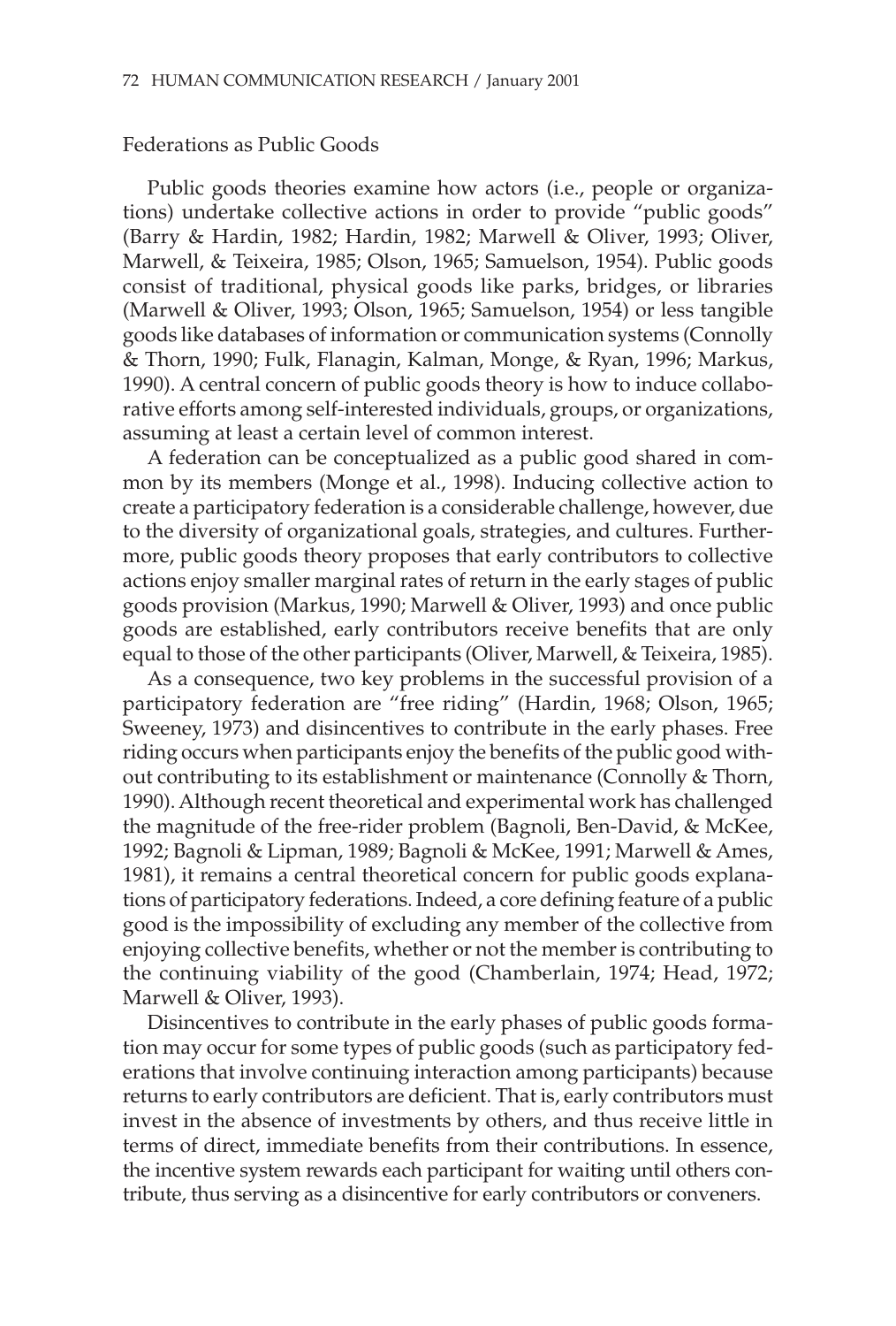Consequently, the public good is not created unless there are some especially interested and resource-rich participants who are willing to pay the substantial start-up costs without receiving corresponding benefits. Even if such conveners do exist to make this necessary formative investment, the marginal returns are low because the benefits of the collective action are divided equally among all participants, regardless of level of investment. However, we argue here that public goods theories may underestimate the general returns to early contributors to collective actions, because such contributors may be compensated for formative investment efforts by "auxiliary" benefits derived from being an early investor. Specifically, we argue below from a resource dependence perspective that formative investment can be seen to lead to certain "private" benefits to conveners not foreseen by public goods theories—benefits that boost the overall return to early investors.

Formative Investment and Resource Dependence

Resource dependence theory (Aldrich & Pfeffer, 1976; Pfeffer & Salancik, 1978) is a form of exchange theory that views social behavior as an exchange of material (e.g., money) and nonmaterial (e.g., approval or prestige) resources (Blau, 1964; Cook, 1977; Homans, 1950, 1974; Levine & White, 1961). According to this view, relationships are anchored in dependencies that arise from one organization's possession of resources needed by another organization. Emerson (1962) viewed dependence and power as yoked together, in that he saw dependency as a function of the need for valuable resources controlled by powerful others.

Resource dependence propositions in interorganizational relationships have been widely studied over the last several decades. For example, dependencies among organizations have been linked to increased interaction and decreased conflict (Levine & White, 1961), decreased autonomy of action (Knoke, 1983), and lower likelihood of organizational failure (Miner, Amburgey, & Stearns, 1990). Further, economic resources and interests are strong predictors of organizations' centrality in a network (Galaskiewicz, 1979), and network centrality is positively related to dominance, influence, and power within the network (Boje & Whetten, 1981; Burkhardt & Brass, 1990; Galaskiewicz, 1979).

An important resource in a participatory federation is the ability and willingness of an organization to conceptualize, initiate, and bear the bulk of the substantial costs of alliance formation. That is, high formative investment can create enduring dependencies whose private benefits to the investor continue subsequent to the network's initial realization. Although the collective benefits of creating the federation itself may still accrue to all participants equally, private benefits may accrue and be sustained for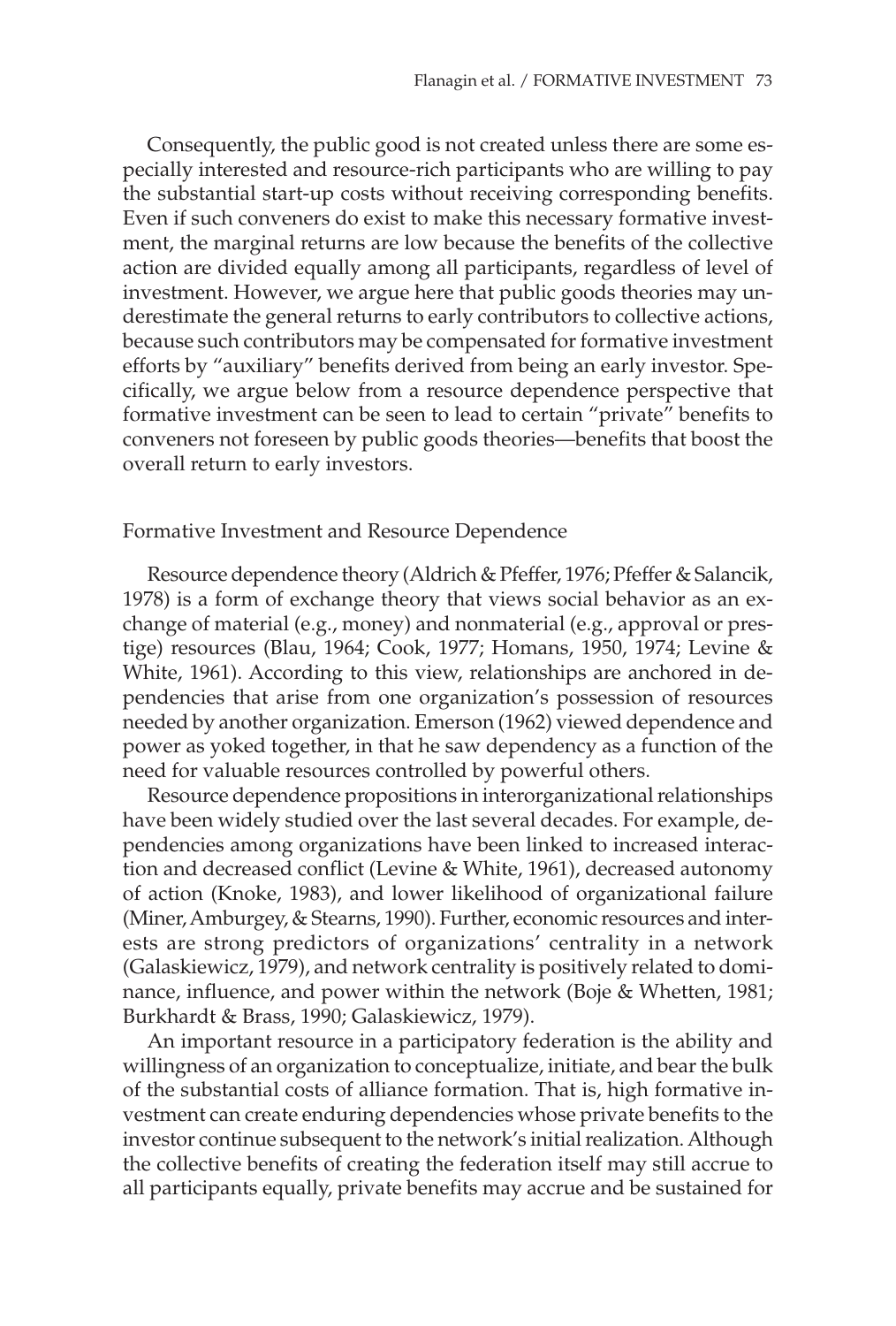those whose efforts and investments shape the structure and form of the collective endeavor. Viewed this way, new emphasis is placed on the continuing influence of the provision process on relations among organizations *following* the initial realization of the public good. This integrative view extends traditional public goods applications that have tended to separate issues of public goods production from the distribution of benefits.

Resource-dependence relations are especially likely to develop when resources are critical to organizations, cannot be obtained elsewhere, and imply potential benefits beyond the initial advantages of the good (Emerson, 1962; Levine & White, 1961; Pfeffer & Salancik, 1978), even in view of the potential loss of autonomy that can result (Oliver, 1991). Because the information necessary to create, and especially to maintain, participatory federations is often widely distributed, difficult to locate, and can combine in ways that are useful but not always obvious or known beforehand, the value of creating mechanisms for information sharing and pooling can be great.

Accordingly, the provision of *connectivity* and *communality* can create compelling resource-dependence relations among organizations forming network alliances such as participatory federations, particularly if they rely on advanced technologies that enable these capabilities. Physical connectivity (the infrastructure making communication among participants possible), social connectivity (the utilization of the physical connectivity among users), and communality (the establishment of a forum for collectively sharing information) provide capabilities that are crucial to federations and other forms of alliances (Fulk et al., 1996). When direct contact among organizations is important to achieve organizational goals, the physical infrastructure on which to do so is imperative, as is a mechanism that motivates or requires participants to use the infrastructure to connect to each other. Among organizations performing functions that rely heavily on information that is accurate, gathered from a variety of sources, and timely, communality provides the requisite information base to perform organizational tasks effectively. In this way, efforts to establish connectivity and communality may be the source of important resources to organizations in a federation.

Empirical research indicates that resource dependence can result in influence and network centrality within interorganizational alliances (Boje & Whetten, 1981; Brass & Burkhardt, 1992; Galaskiewicz, 1979). In combination, this research and public goods and resource-dependence theories suggest that conveners who engage actively in formative investments in a participatory federation should subsequently benefit from increased influence and centrality in their participatory federations.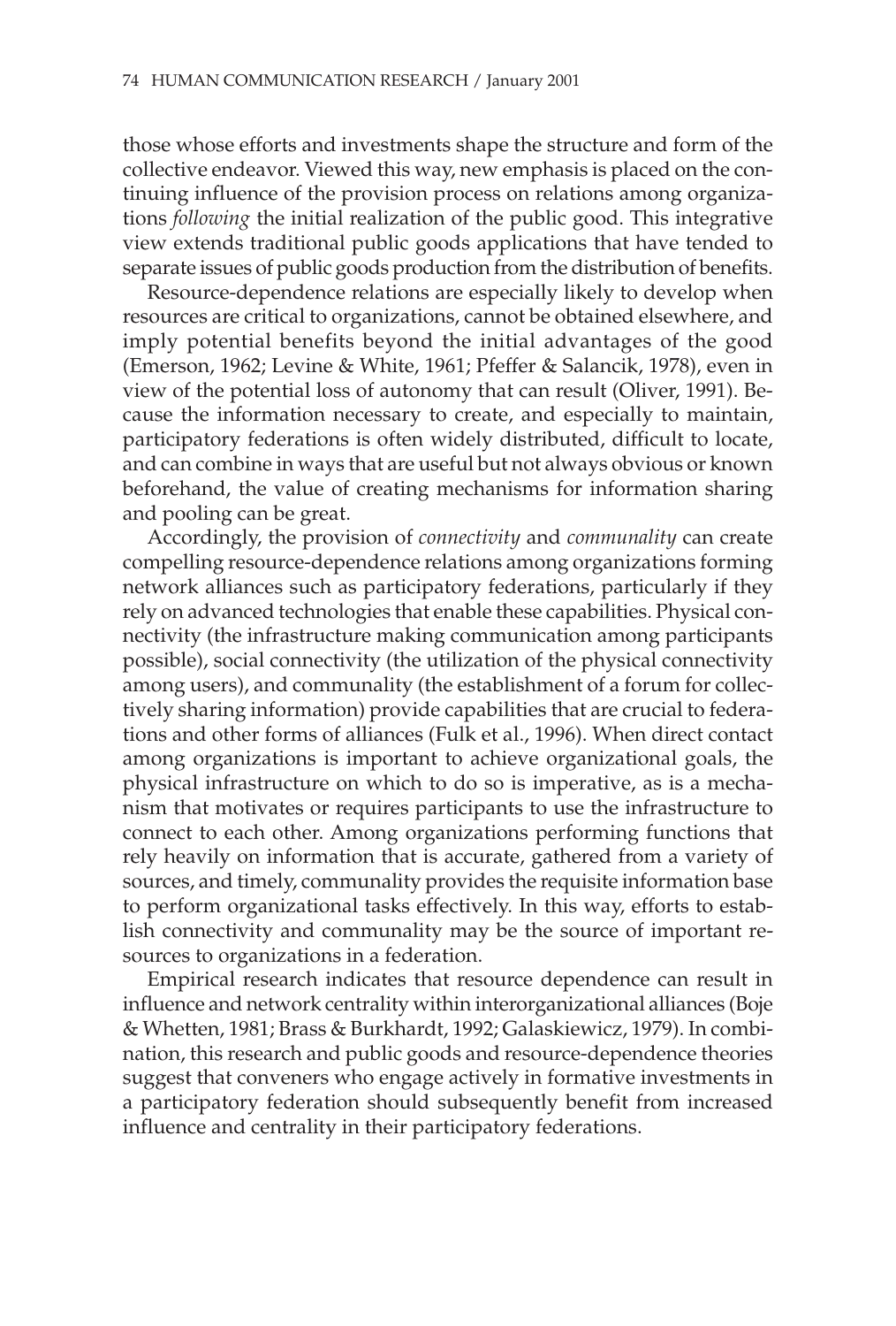*Advice sources and formative investment.* One important form of influence relation with a rich history is the relationship between advisor and advisee. Blau (1964) and Homans (1974) identify advice as a specific indicator of a resource-dependence relationship. They argue that seeking advice demonstrates a form of dependence by the resource poor, and that serving as an advice source is indicative of the power and influence of the resource rich. Serving as an advice source can thus be an important indicator of general influence relations within a network of organizations.

Serving as an advice source in areas outside of the domain in which an organization enjoys legitimate and widely known expertise is indicative of a particularly influential impact within the collective. For example, when an organization's expertise in one particular field is of sufficient value to generate strong resource-dependence relations among participants, such expertise might prompt others to consult it for advice concerning unrelated matters. Similar dependence relations at the organizational level can be seen in institutional pressures exerted by influential organizations within a sector on those organizations that feel compelled to emulate leaders' actions (DiMaggio & Powell, 1983).

In a participatory federation, *advice sources* are those organizations sought out by others for information relevant to the general function and operation of the advice-seeking organization. Advice sources thus enjoy a general form of influence that results from the control or exercise of a widely valuable resource. In this way, advice sources fulfill many of the same functions as resource rich opinion leaders (see Coleman, Katz, & Menzel, 1966, 1977; Rogers, 1995): They gather and filter information and provide others with an assessment of its relevance and value. By offering guidance, advice sources help organizations to reduce uncertainty and cope with the environment.

In cooperative federations that link CEOs who share similar goals, serving as an advice source is a particularly critical role. Unlike lower level managers who can seek advice from hierarchical superiors, CEOs cannot readily seek advice upward in the organization. CEOs can and do, however, seek advice from noncompetitively positioned CEOs. Indeed, environmental scanning by top management incorporates important personal communications with top executives in other organizations (Daft, Sormunen, & Parks, 1988). When CEOs face environments that are complex and dynamic they rely even more heavily on judgments, for which other CEOs can be important sounding boards, than on formal organizational programs for information collection (Boyd & Fulk, 1996; Daft & Weick, 1984). CEOs who serve as frequently sought-out advice sources become influential within a network of complex resource dependencies.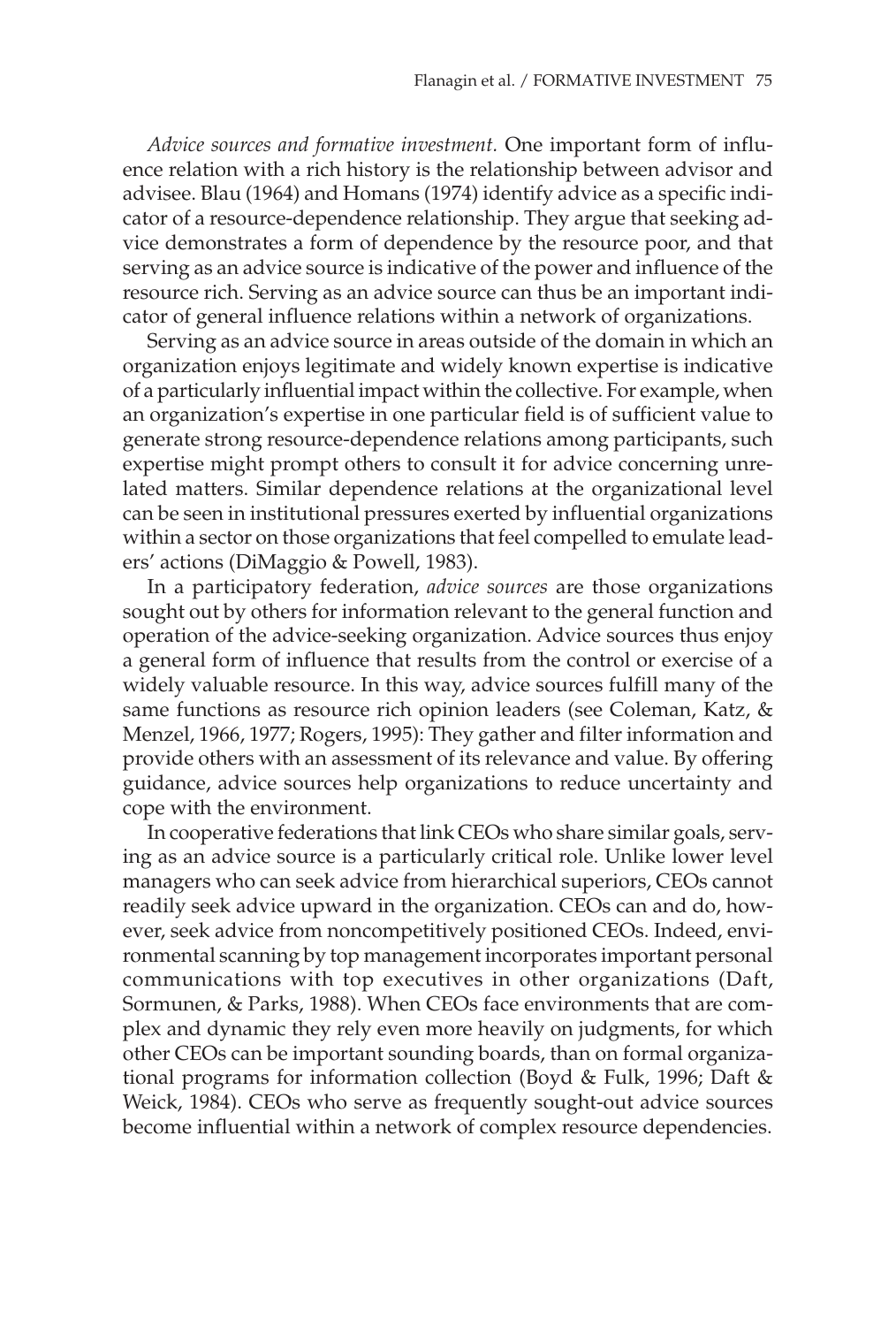Thus, public goods and resource dependence theories can be used to predict that formative investment is linked to serving as a general advice source. However, a number of other factors might reasonably be considered to affect the advice-giving relationship. Serving as an advice source also might be a function of general working relations, organizational size, and the years of experience that CEOs have in the profession. More specifically, close working relations suggest a natural source of advice among peer organizations, given the potential avenues for information exchange that characterize closely coordinated relations. In addition, larger organizations are often viewed as opinion leaders within a field, due to their relatively higher power and resource levels. Finally, the opinions of CEOs with lengthy tenure in the profession may, by virtue of their experience, be relatively more valued. Therefore, controlling for the degree to which organizations work closely with each other in the execution of their tasks, organizational size, and the level of executives' experience, the following hypothesis is proposed:

H1: Controlling for other factors, formative investment in a participatory federation is positively associated with serving as an advice source on dimensions not directly related to the interorganizational alliance.

*Network centrality.* Network measures of power also capture the essence of dependency and influence relations in interorganizational alliances. In resource dependence terms, dependency relations are created by resource control and power is a function of control over scarce resources. Resultant power-dependence relations drive interactions among network members. The network characteristic that has been most widely connected to power in network relations is *centrality*, or the relative position of a network member to all others.

Centrality is a function of an organization's structural position within a set of relations (Mizruchi & Bunting, 1981) and is often used as a direct measure of power within social networks (Boje & Whetten, 1981; Brass & Burkhardt, 1992; Galaskiewicz, 1979). In a study of power within a publishing company, Brass and Burkhardt (1992) found that irrespective of which of the many measures of centrality was used, power and centrality were positively related. Within a community organizational network, organizations controlling the largest amount of funds were found to be more central than other organizations in various types of resource networks (Galaskiewicz, 1979). Wasserman and Faust (1994) linked centrality to prestige, and Burkhardt and Brass (1990) found that within an organizational network early adopters increased both their centrality and power following the introduction of a new technology. Centrality and power of early adopters increased more than that of late adopters, demonstrating that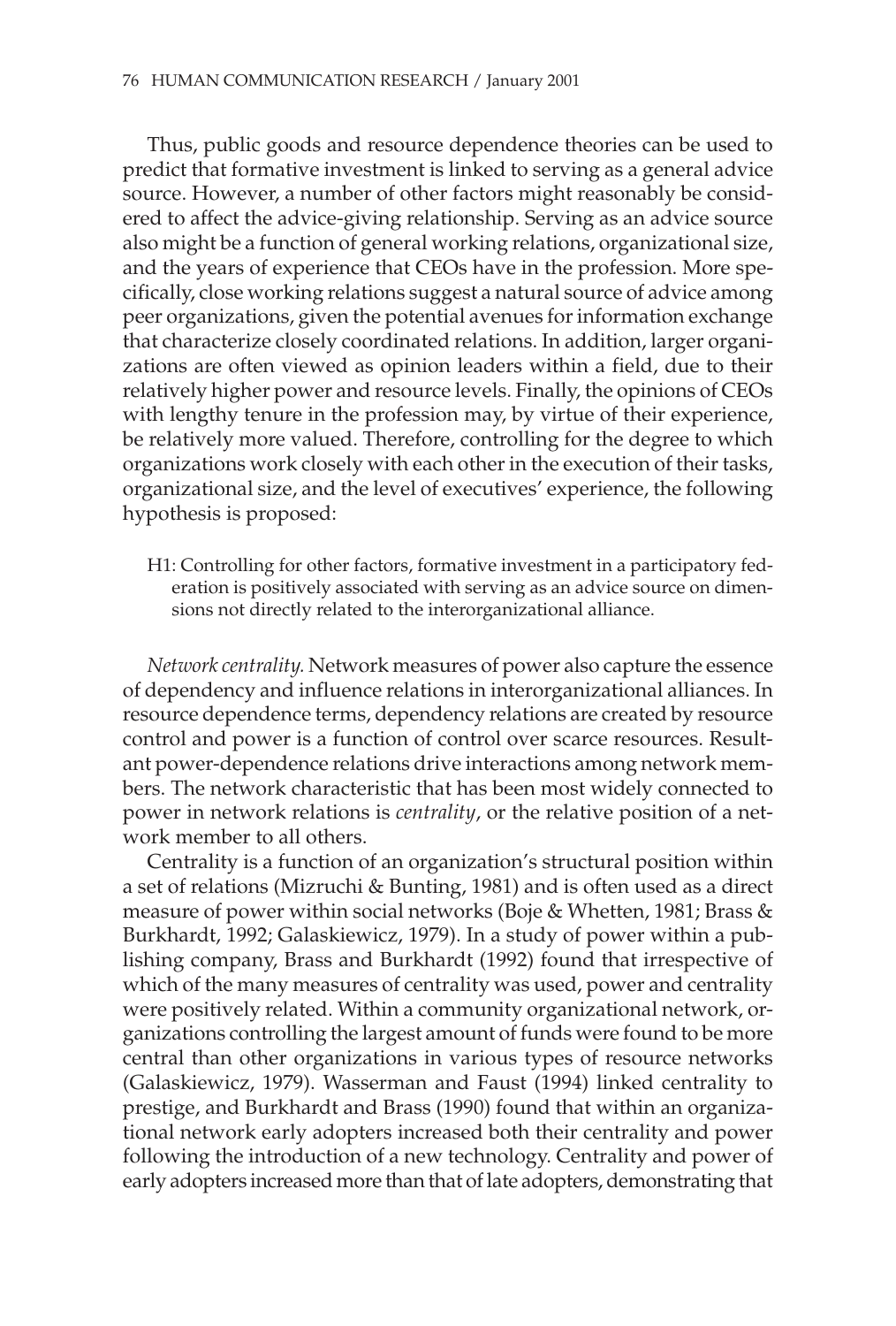early adoption benefits one's network position and overall influence within the set of relationships. Finally, centrality has also been positively associated with influence in social service organizations (Boje & Whetten, 1981).

As discussed earlier, high degrees of formative investment can be quite costly to investors, including such activities as generating the vision for the federation, soliciting and securing widespread support and cooperation, securing commitments of contributions, negotiating arrangements, and putting into place the requisite structures and control systems. Investors who bear these costs create reciprocal cost savings to organizations with low formative investment, thus contributing to the power-dependence relations among organizational network members. To the extent that formative investment reflects resource dependencies, we can expect it to be correlated with centrality within the network of federation participants. Thus, once again taking into account the effects organizational size, working relations, and executive experience, the following hypothesis is proposed:

H2: Controlling for other factors, formative investment in a participatory federation is positively associated with centrality within the network of relations among organizations.

## **METHOD**

#### Participants

Primary participants in the research were the chief executive officers of 48 law enforcement organizations involved in a participatory federation, hereafter identified by the pseudonym "El Centro."1 Given the hierarchical structure of law enforcement agencies, these executives were selected as the spokespeople for their respective organizations. In Eisenberg, et al.'s (1985) terms, the chiefs forged representative linkages on behalf of their respective organizations, thus making them the appropriate interviewees for this research. During the course of data collection, 4 executives either resigned or were relieved of their positions. Due to the reciprocity required of many of the network level measures used in this study, some network data for these four organizations were not usable, reducing the number of organizations to 44. An examination of the data for the 4 organizations for which data were unusable revealed no unusual trends or values.

Archival and interview data showed that the genesis of El Centro was the recognition of common, countywide challenges in combating illegal drug activity. Among the most serious concerns were the increasingly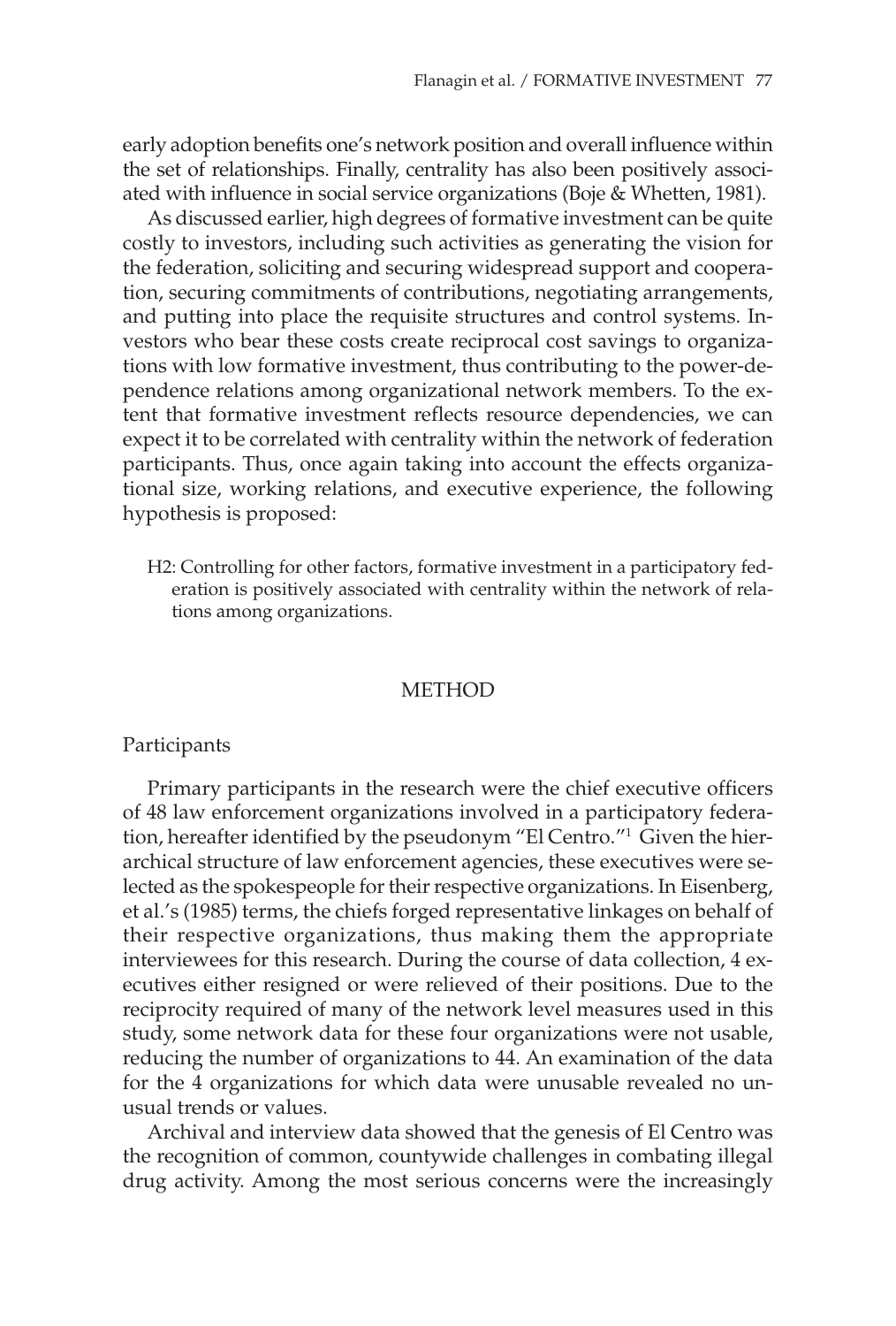violent nature of drug criminals and activity, the increased sophistication of criminals in the use of computer and information technology, and the high mobility of criminals among jurisdictions. Executives believed that these issues could be addressed by more effective communication and information sharing among police organizations. For example, one executive spoke of the "high probability of overlap" of information held by officers working in different cities and the need to make such information easily accessible to all officers. Another CEO referred to the fact that getting the right information needed for a successful drug investigation was largely a matter of "luck" and "knowing the right people." Several executives mentioned the need to pool information in some central repository, thus making all officers' case and intelligence information available to all others. Signaling the importance of effective sharing of information resources, one executive commented that "in this business, you're only as good as your information."

# Procedures

Data were collected through face-to-face interviews, surveys, participant observation, and through archival and public records. Although researchers spent considerable time on site at the federation management's headquarters and on the street with officers, the majority of the data relevant to the hypotheses reported here is derived from interview, survey, and archival records. The interview protocol contained demographic information, Likert-type survey items, and open-ended questions. Executives also filled out a communication network survey in the same session.

#### Measures

*Formative investment.* Formative investment was determined through a two-step process. First, ordinal categories for identifying extent of investment in the formative phase were derived from interview data and from archival data consisting of memos, personal notes, meeting minutes, newspaper articles, and official releases authored by the CEOs. Second, CEOs were assigned to one of the three resultant categories based on (a) self-report data regarding their role in the formation of El Centro, and on (b) open-ended responses from CEOs about the formative investment of the other CEOs obtained during interviews. Multiple coders were employed in order to assess the reliability and validity of the categorization. The three formative investment categories used in the analysis were creators, supporters, and participants.

*Creators* played critical roles in the formation of El Centro. Analogous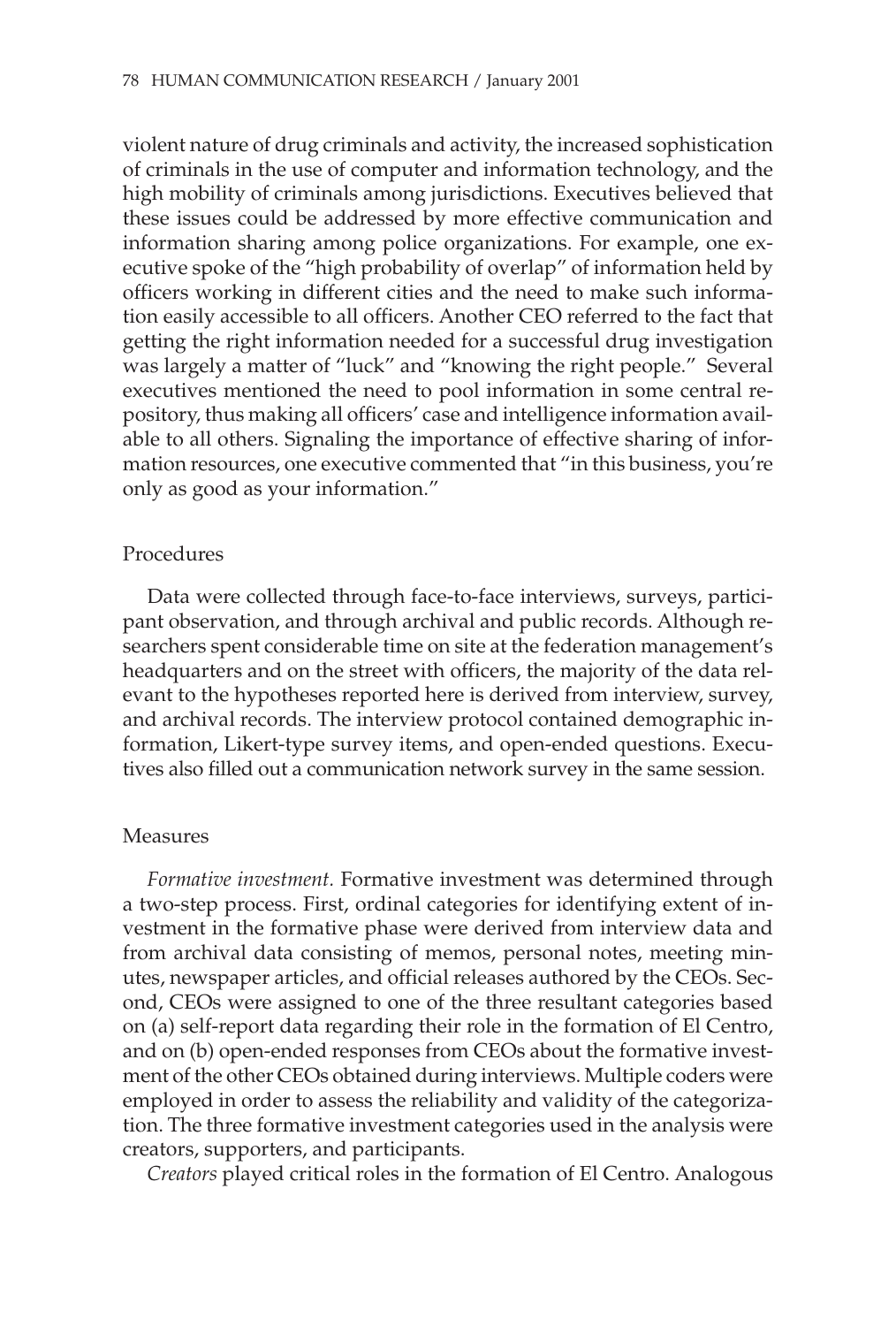to Gray's (1989) conveners, creators "invite and/or persuade other stakeholders to participate" (p. 70). For example, meeting minutes and personal notes identified those executives who promoted the idea for El Centro and who secured funding from external sources for the development of the technological backbone of the system. Memos indicated that certain organizational members lobbied external sources in order to obtain sponsorship. Such activities clearly show that among the network members certain executives assumed proactive, critical roles in forming El Centro.

*Supporters* did not actually help to form the participatory federation, but did play important roles in seeing it come to fruition. Meeting minutes, for example, identified executives who offered suggestions or who gave presentations on potential system capabilities. Newspaper articles noted executives who were outspoken supporters of El Centro, although not creators per se. Such roles suggest that although the federation was not their idea, the contributions of these executives were important in realizing the formal relationship.

*Participants* took active and positive roles in the interorganizational relationship without helping in other ways to form the network. As one participant succinctly put it, "I thought it best to shut up and listen." Records and interviews suggested that no executives were outright opposed to the formation of the participatory federation.

After definition of the three ordinal categories from the archival data, three coders were employed to assign each executive to one of the categories. Coders were provided detailed descriptions of the three categories of formative investment, as well as the responses of the 44 executives to interview questions. The primary interview data were taken from responses to two questions. (1) "In what ways did you participate in the creation of El Centro?" (2) "Were there ways other than the [regular police chiefs association meetings] that you participated in the planning of El Centro?" A number of executives elaborated their answers to describe the role of other executives in the formative phase, and these data were also provided to coders.

The coders independently placed each executive into one of the three ranked categories of formative investment. In instances where there was disagreement among coders, the executive was placed in the category on which two of the coders had agreed. There were no instances in which coders categorized executives independently into three different categories.

*Advice sources.* Data to measure advice sources were obtained from the communication network survey administered in person to each of the CEOs. The instrument listed the names and organizational affiliations of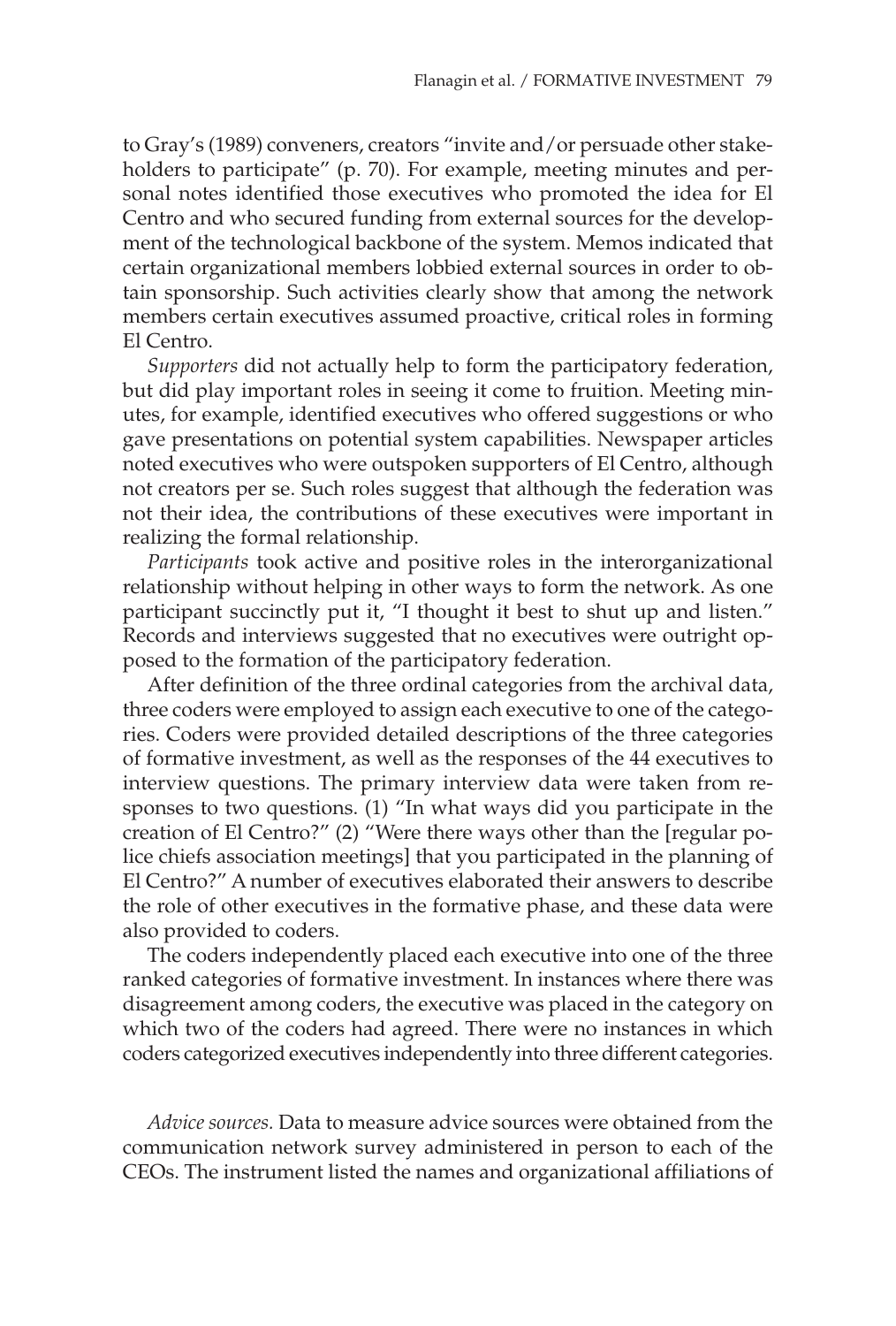all executives within El Centro. Participants were asked to rank the 10 of the 48 executives with whom they talked most about the management and operations of their own organization. The remaining 38 CEOs were not ranked. These ordinal, network data on advice source were reversed  $(10 = 1, 9 = 2,$  etc.) so that high scores indicated high advice source rankings and transformed to continuous data using the following formula:

$$
A_{i} = \sum_{j=1}^{n} a_{j} * (r_{i} / r_{N-1}) ,
$$

where *A*<sup>i</sup> represents the advice source score of person *i* relative to all others,  $a<sub>j</sub>$  is the sum of others' rankings of person *i*,  $r<sub>i</sub>$  equals the number of times person *i* was ranked by others, and *N* is equal to the number of organizations in the study. Thus, person *i*'s advice source score is composed of the sum of the ranks person *i* received from others, weighted by the proportion of others giving person *i* a ranking.2

*Network centrality.* Network centrality is the relative proximity of each participant to the core of a system of exchanges like a participatory federation (Hoffman, Stearns, & Shrader, 1990; Mullen, Johnson, & Salas, 1991; Wasserman & Faust, 1994). It defines the extent to which a person is located closely to all others within the network of relations. Centrality scores were based on the communication patterns among all executives involved in the interorganizational relationship. CEOs were asked to report the overall amount of time spent in communication with each of the other executives in the network during a recent, typical month. Communication was defined to include telephone conversations, time spent reading and sending memos and letters, electronic mail exchanges, time in meetings together, and time spent in face-to-face conversations.

Bonacich's (1972a, 1972b, 1987) measure of power centrality was used to measure network centrality.<sup>3</sup> Bonacich power centrality accounts not only for a person's links to others but also for the centrality of others in the network (Mizruchi & Bunting, 1981). Thus, by weighting the centrality of people to whom one is connected, centrality is a function of one's own network relations as well as those of all others to whom one is connected.<sup>4</sup>

*Control variables.* The measure of *working relations* was derived from data obtained from the communication network survey. Executives were asked to rank the 10 organizations with which their organization worked most closely in performing their duties in law enforcement. As with advice source data, these ordinal network measures were reversed and then transformed to continuous data using the following formula: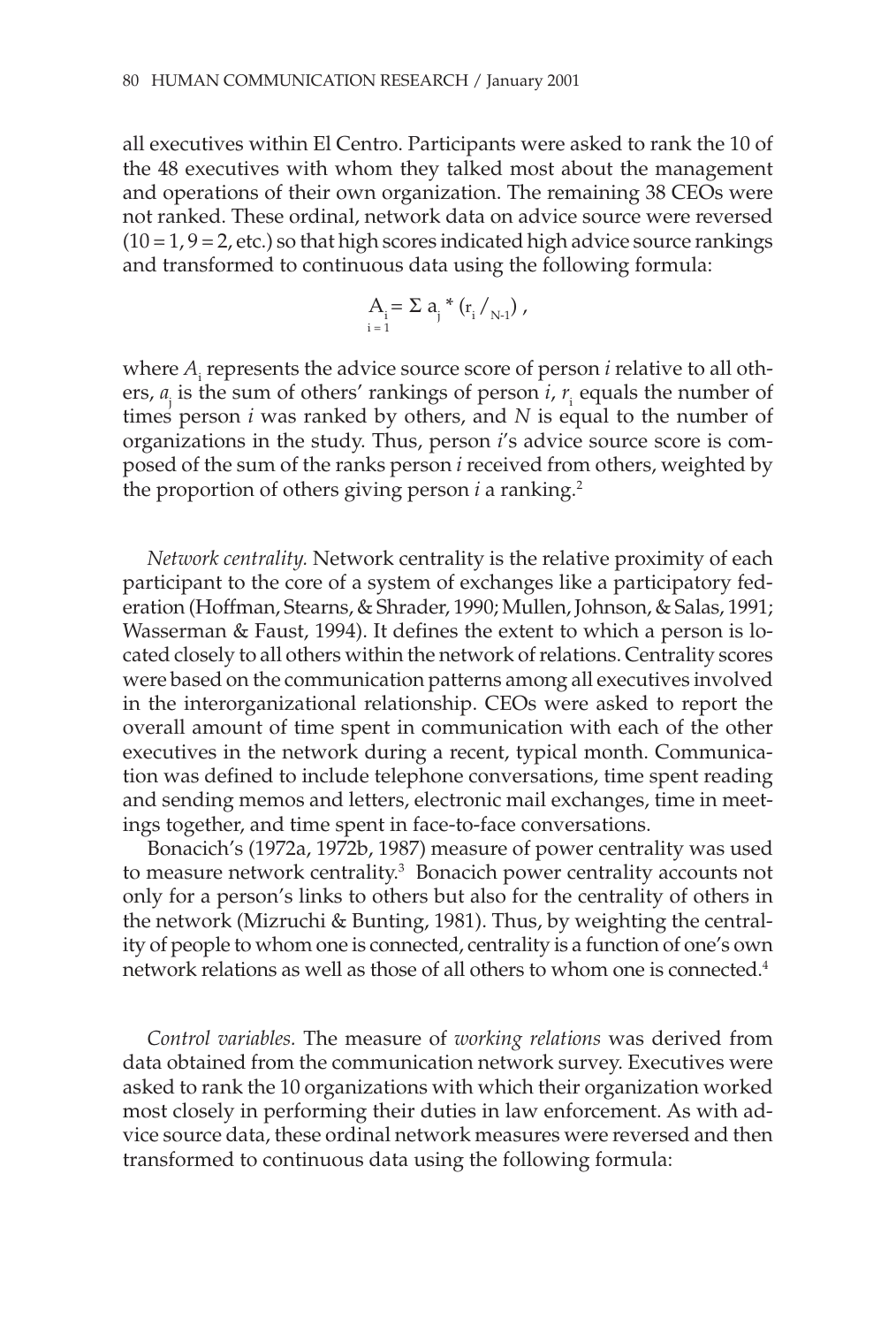$$
W_{i} = \sum_{i=1}^{N} W_{j}^{*} (r_{i}/_{N-1}),
$$

where  $W_i$  represents the working relation score of organization *i* relative to all others,  $w_j$  is the sum of others' rankings of organization *i*,  $r_i$  equals the number of times organization *i* was ranked by others, and *N* is equal to the number of organizations in the study. Thus, those organizations with high scores are those that other organizations report working closely with to achieve their organizational goals. In general, these tended to be organizations that shared jurisdictional boundaries with a number of other police departments. There also was a subset of cities that worked closely on task forces to combat specific types of crime such as trade in illegal narcotics. Some subsets of adjacent jurisdictions also shared common dispatch facilities, which required them to work closely on the dispatch function. Jurisdictions with high scores on this variable typically worked closely with other jurisdictions through several of these mechanisms. One county agency also was responsible for special activities at the city level, such as investigating shooting incidents that involved a city police officer.

*Size of organization* was determined by the number of sworn law enforcement officers employed by each organization. Sizes varied considerably, ranging from 15 to 8,363 officers. *Executive experience* was determined by the number of years that each CEO has worked in law enforcement in any jurisdiction within or outside of the county. The range of executive experience was from 16 to 39 years.

#### Analysis

Intercoder reliability was calculated by a weighted Kappa for each of the three possible coder pairs ( $Kw_{AB}$ ,  $Kw_{AC}$ ,  $Kw_{BC}$ ), with the final weighted Kappa (*Kw*) equal to the mean of these scores. Hypotheses 1 and 2 were each assessed by an analysis of covariance with formative investment as the grouping variable, advice source and network centrality scores as the respective dependent variables, and several control variables.<sup>5</sup>

# RESULTS

# Measurement Results

Intercoder reliabilities were as follows:  $Kw_{AB} = .75$ ,  $Kw_{BC} = .66$ , and  $Kw_{AC}$ = .91. The final weighted Kappa,  $Kw$ , was equal to .77. Table 1 provides demographic information on the executives and their jurisdictions.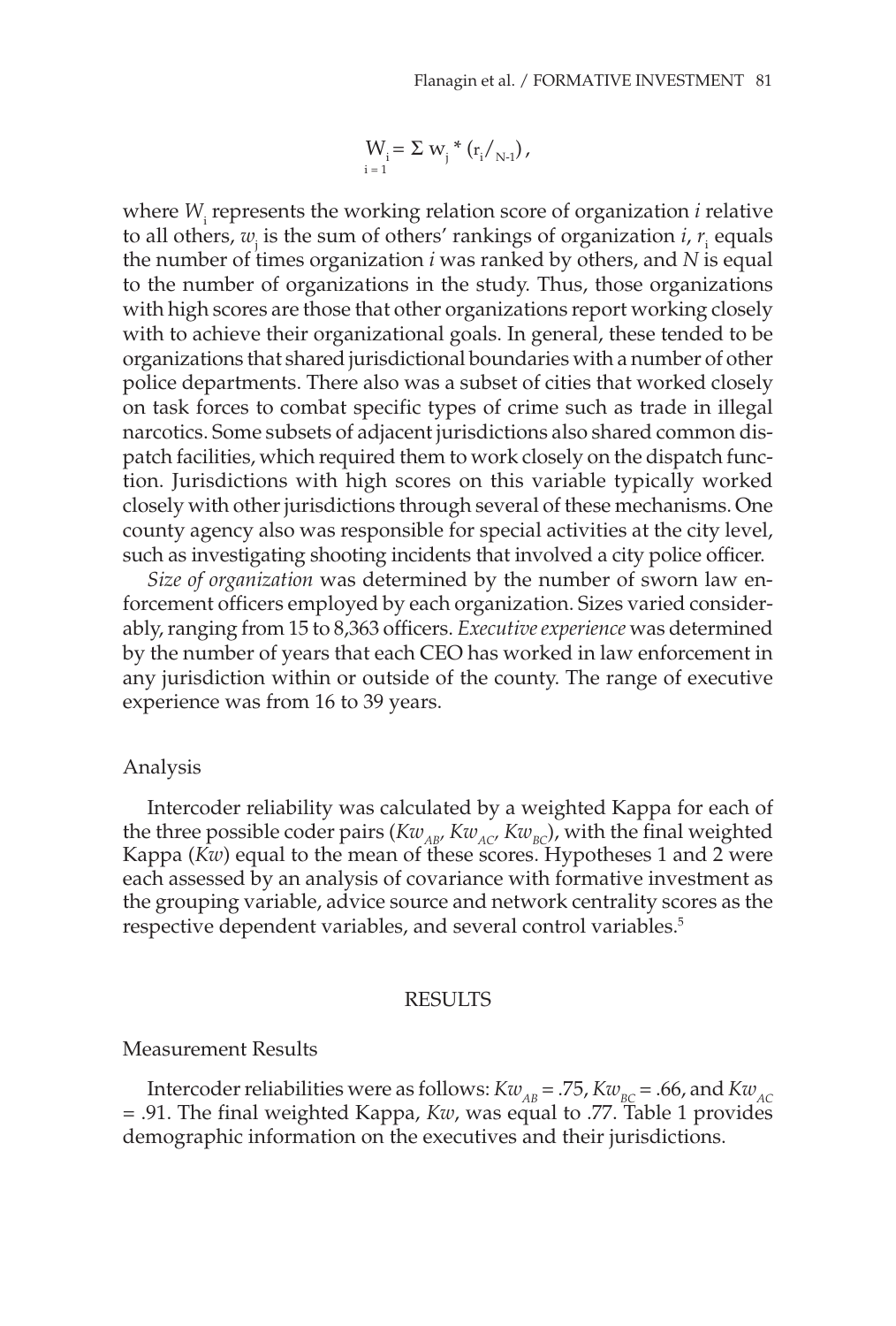|                                                             | Formative investment category |            |           |
|-------------------------------------------------------------|-------------------------------|------------|-----------|
|                                                             | Participants                  | Supporters | Creators  |
|                                                             | $(n = 28)$                    | $(n = 8)$  | $(n = 8)$ |
| City size <sup>a</sup>                                      | 234,660                       | 48,747     | 62,350    |
|                                                             | (48, 575)                     | (48,025)   | (59, 450) |
| Organization size <sup>a</sup> (number of sworn officers)   | 565                           | 84         | 96        |
|                                                             | (65)                          | (71)       | (92)      |
| Total annual crimes <sup>a</sup>                            | 14,928                        | 2,738      | 3,313     |
|                                                             | (2,214)                       | (2,163)    | (3,302)   |
| Annual public safety expenditure <sup>a</sup> (in millions) | 78.676                        | 15.658     | 23.333    |
|                                                             | (12.751)                      | (12.815)   | (24.313)  |
| $CEO$ experience $\phi$ (in years)                          | 27.40                         | 27.69      | 26.38     |
|                                                             | (27.5)                        | (27.0)     | (27.0)    |
| CEO's technical knowledge, relative to others <sup>c</sup>  | 2.26                          | 46.8       | 110.4     |
|                                                             | (.14)                         | (2.11)     | (96.7)    |
| CEO's average total communication                           | 766.74                        | 2,373.75   | 6,127.5   |
| with other CEOs <sup>b</sup> (minutes per month)            | (660)                         | (2, 115)   | (2,093)   |
| Per capita annual public safety expenditure <sup>a,d</sup>  | 335                           | 321        | 374       |
| Crime rate (per 1,000 residents) <sup>a,d</sup>             | 63.6                          | 56.1       | 53.1      |

**TABLE 1 Demographics for Formative Investment Categories (***N* **= 44)**

NOTE: Median values are indicated in parentheses.

a Mean value for category;from archival data.

**Mean value for category; from interview data.** 

c From communication network survey data. Executives ranked the 10 individuals who were most knowledgeable about the type of technology used by El Centro. This ordinal measure was transformed to a continuous measure using the same method as for the advice sources measure.

dCalculated value.

# Primary Results

Table 2 shows the zero-order correlation matrix for the variables in all hypotheses.6 Table 3 provides the results for Hypothesis 1, which claims that formative investment in the participatory federation is positively related to serving as an advice source for information beyond the federation's domain. Based on the means adjusted for the covariates of working rela-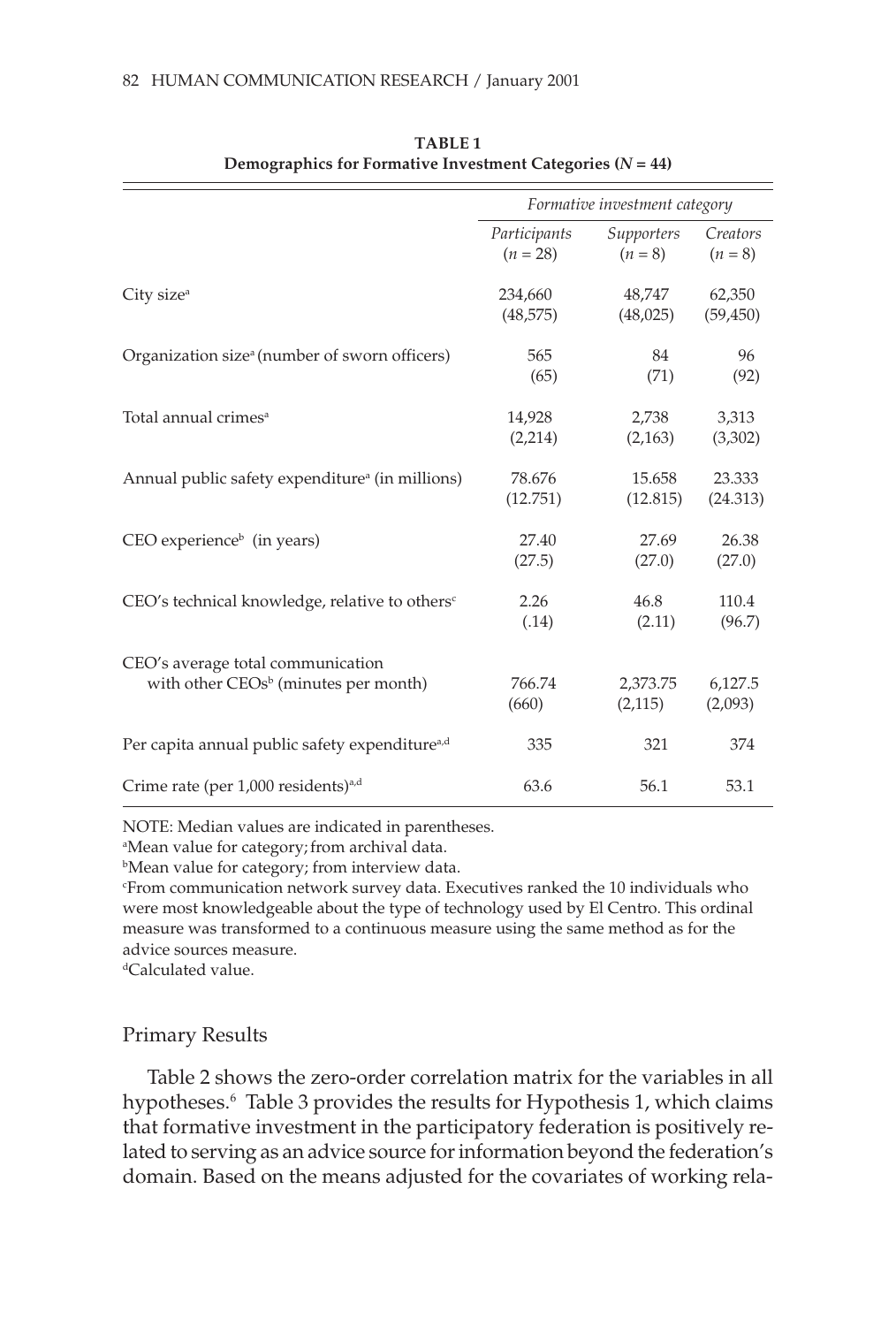|                              | М      | Mdn   | sd     |         |         | 3      | 4      | .h  |
|------------------------------|--------|-------|--------|---------|---------|--------|--------|-----|
| 1. Advice source             | 12.55  | 4.02  | 18.11  |         |         |        |        |     |
| 2. Bonacich power centrality | 33.51  | 30.30 | 15.57  | $.64**$ |         |        |        |     |
| 3. Formative investment      | 1.55   | 1.0   | .79    | $.55**$ | $.55**$ |        |        |     |
| 4. Working relations         | 11.15  | 5.38  | 17.08  | $.60**$ | $.51**$ | -23    |        |     |
| 5. Size of organization      | 367.63 | 78.0  | 1340.7 | .00     | $-.06$  | $-.15$ | $.37*$ |     |
| 6. CEO experience            | 27.23  | 27.0  | 6.19   | .04     | .08     | $-.06$ | .21    | .22 |

**TABLE 2 Zero-Order Correlations Among Variables (***N* **= 44)**

NOTE: \**p* < .01. \*\**p* < .001.

tions, organizational size, and executive experience, a significant effect was found for advice source,  $F(3,39) = 4.85$ ,  $p \le .05$ . Considering the effect of the covariates on the advice source scores, the adjusted means showed that participants (*M* = .48), supporters (*M* = .77), and creators (*M* = .95) received, respectively, lowest to highest scores on advice source ratings, with participants differing significantly from creators ( $p \leq .05$ ). Level of formative investment explained 6% of the variance ( $\eta^2 = .06$ ) after removing the effects of the covariates. Thus, this test provides partial support for the hypothesis.

Hypothesis 2 states that formative investment in the participatory federation is positively related to network centrality. Controlling for working relations, organizational size, and executive experience, a significant result was obtained for the effect of Bonacich power centrality, *F* (3,39) = 5.33, *p* ≤ .01, Bonacich β parameter = .02. Participants received the lowest centrality scores (*M* = 29.05), supporters received higher scores (*M* = 35.71), and creators received the highest centrality scores (*M* = 46.90). Controlling for the covariates, 20% of the variance in centrality was accounted for by formative investment levels ( $\eta^2$  = .20). Significant differences were found between creators' centrality scores and those of participants ( $p \leq$ .01). Thus, Hypothesis 2 was partially supported, as summarized in Table 4. Reanalysis with the Bonacich β parameter increased to .03 did not affect these results.

### DISCUSSION

This research examined the extent to which CEOs who are influential in forming participatory federations enjoy private advantages relative to those who only participate in the collective. The concept of formative investment was introduced to represent activities contributing to the formation of a participatory federation. Premises from public goods and re-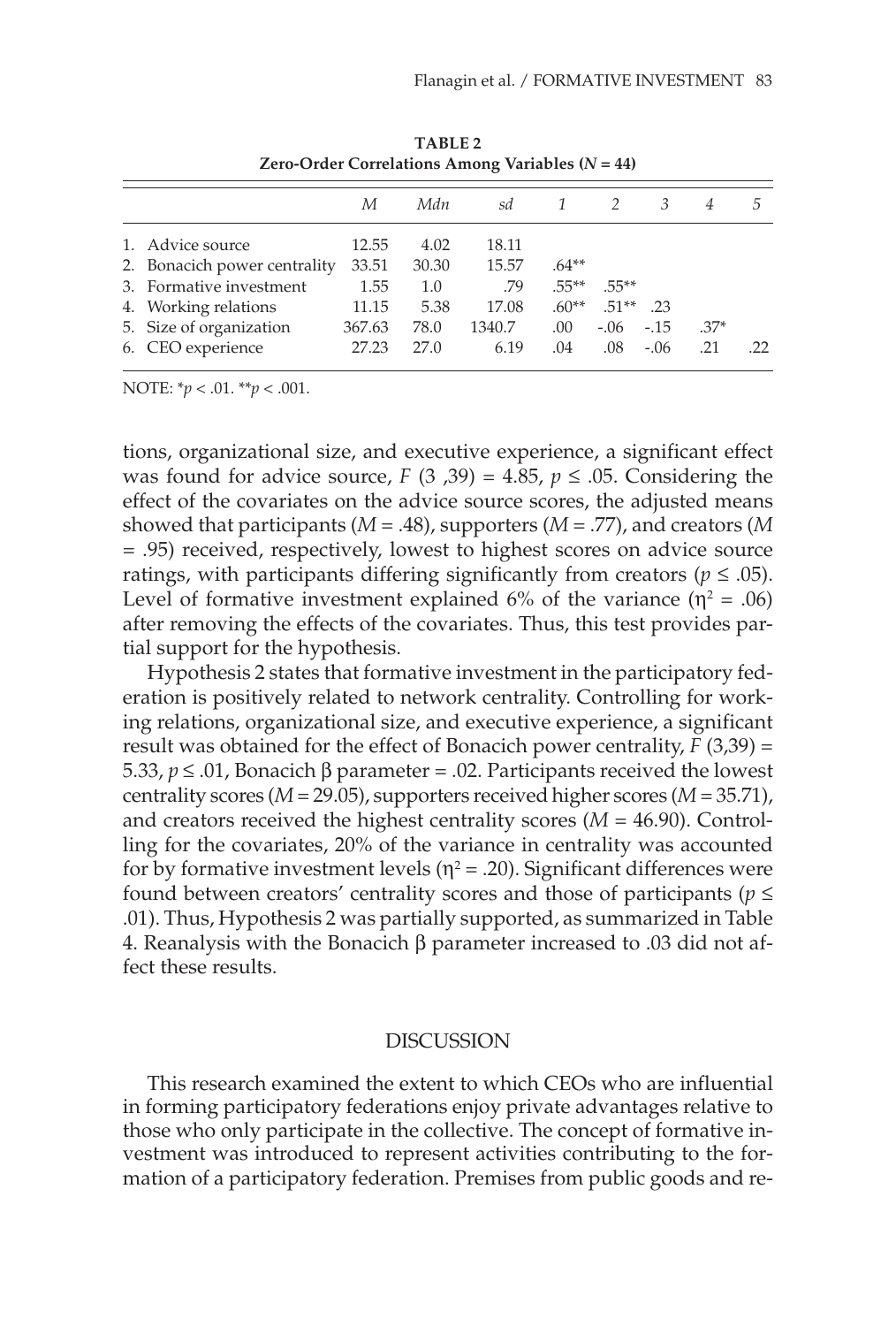| Relations, Size of Organization, and CEO Experience as Covariates $(N = 44)$ |      |      |          |
|------------------------------------------------------------------------------|------|------|----------|
| Effect                                                                       | df   |      | $p \leq$ |
| Advice source<br>Advice source                                               | 2.41 | 8.86 | .001     |
| adjusted for covariates                                                      | 3.39 | 4.85 | .05      |
|                                                                              |      |      |          |

**TABLE 3 Analysis of Covariance; Advice Sources by Formative Investment, With Working**

|                                          | Means and (standard deviations) |            |                   |  |
|------------------------------------------|---------------------------------|------------|-------------------|--|
|                                          | Participants                    | Supporters | Creators          |  |
|                                          | $(n = 28)$                      | $(n = 8)$  | $(n = 8)$         |  |
| Advice source                            | $.31_{\text{ab}}$               | 1.00       | 1.29 <sub>b</sub> |  |
|                                          | (.68)                           | (.62)      | (.54)             |  |
| Advice source<br>adjusted for covariates | .48                             | .77        | .95               |  |

NOTE: Means with subscript = a are significantly different within their row, at  $p \le 0.05$ ; means with subscript = b are significantly different within their row, at  $p \le 0.01$ ; means without common subscripts are not significantly different within their row.

source dependence theories were synthesized to develop hypotheses linking formative investment to (a) influence on everyday operations of organizations within the federation and to (b) subsequent centrality within the network of CEOs. Data were obtained from a census of the CEOs of 48 organizations in a law enforcement federation in order to test these hypotheses.

The results showed that those CEOs who made the highest level of formative investment (creators) were significantly more central in the network of CEOs compared to CEOs who simply participated in the federation. Creators also were significantly more sought out for advice on issues unrelated to the federation itself. Interestingly, these creators were not CEOs of the largest organizations. Table 1 shows that creators headed relatively smaller organizations. This observation is consistent with Lipparini and Sobrero (1994), who found that entrepreneurs in small networks come from relatively smaller firms. Interview data with El Centro CEOs suggested a possible reason. Several CEOs from organizations that were smaller and had lower narcotics crime rates reported that they were motivated to cooperate in the collective because individually they did not have sufficient scope of narcotics-related information and technical resources (e.g., narcotics staff, facilities, and specialized labs and equipment) to be self-sufficient. Further, large and powerful organizations often show considerable inertia (Kanter, 1989). For our sample, the two larg-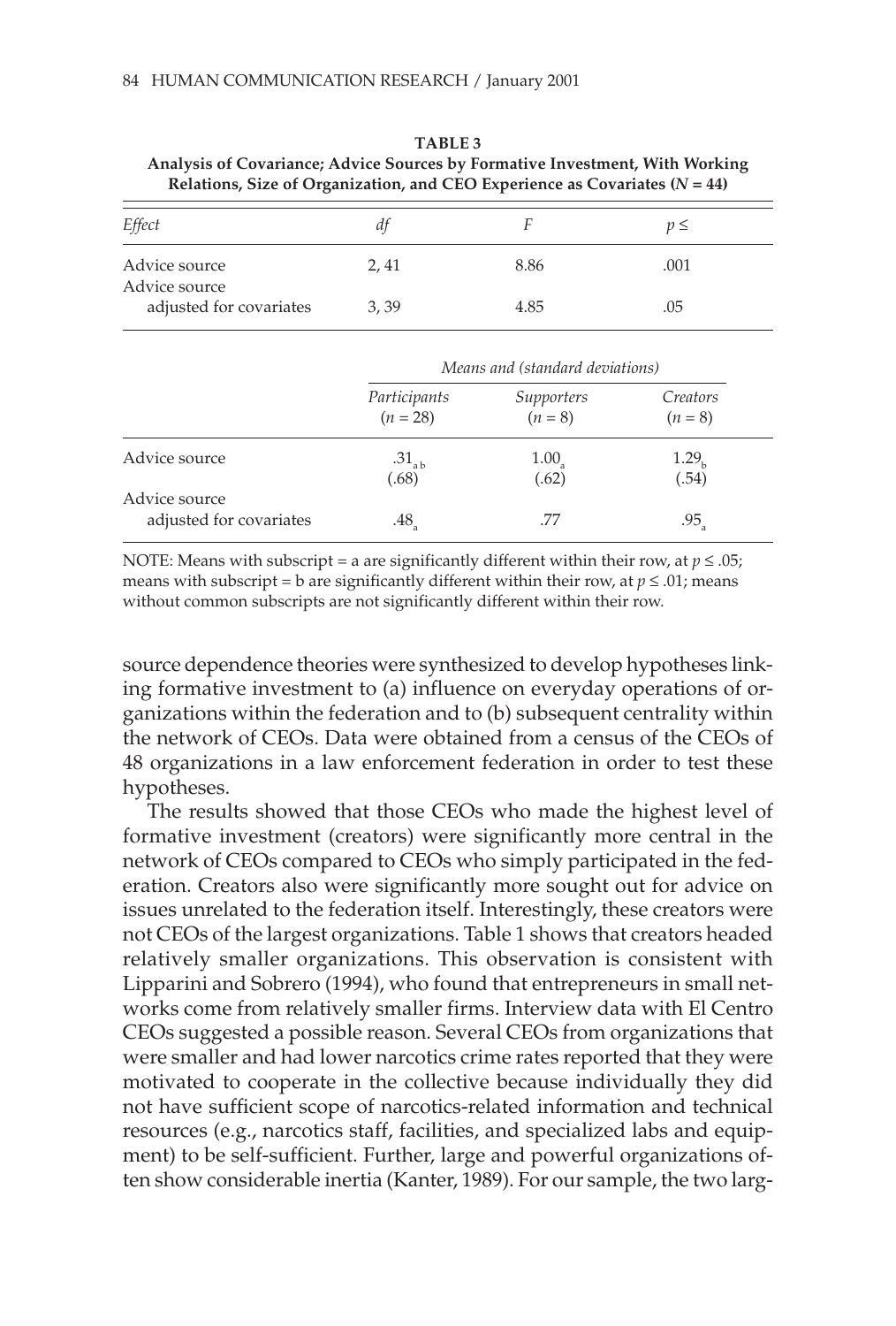| Working Relations, Size of Organization, and CEO Experience as Covariates $(N = 44)$ |                      |                                 |           |  |  |
|--------------------------------------------------------------------------------------|----------------------|---------------------------------|-----------|--|--|
| Effect                                                                               | df                   | F                               | $p \leq$  |  |  |
| Bonacich centrality<br>Bonacich centrality                                           | 2, 41                | 8.89                            | .001      |  |  |
| adjusted for covariates                                                              | 3,39                 | 5.33                            | .01       |  |  |
|                                                                                      |                      | Means and (standard deviations) |           |  |  |
|                                                                                      | Participants         | Supporters                      | Creators  |  |  |
|                                                                                      | $(n = 28)$           | $(n = 8)$                       | $(n = 8)$ |  |  |
| Bonacich centrality                                                                  | 27.65                | 38.11                           | 49.42     |  |  |
|                                                                                      | (12.41)              | (14.72)                         | (15.11)   |  |  |
| Bonacich centrality<br>adjusted for covariates                                       | $29.05$ <sub>r</sub> | 35.71                           | 46.90,    |  |  |
|                                                                                      |                      |                                 |           |  |  |

**TABLE 4 Analysis of Covariance; Bonacich Power Centrality by Formative Investment With**

NOTE: Means with subscript = a are significantly different within their row, at  $p \leq .001$ ; means with subscript = b are significantly different within their row, at  $p \le 0.01$ ; means without common subscripts are not significantly different within their row.

est organizations had the greatest amount of narcotics staff, specialized equipment and facilities, and total budget for narcotics interdiction. Both of these organizations were simply participants—neither took a proactive role in the federation. Interview data suggested that because these large organizations already had some resources to fight drug crime and controlled a large amount of data relevant to illegal narcotics activity in the county, they were less motivated to form the federation.

Marwell and Oliver (1993) argue that collective action is most likely where interest and resource heterogeneity exist because the likelihood increases that at least some entities will possess enough of both to initiate and support the creation of public goods. For the participatory federation studied here, information resources were concentrated in the large organizations, but they did not generate the greatest interest. Consequently, even the vast resources of these large organizations were not sufficient to provide the public good for all members of the federation.

However, smaller organizations did have other types of resources that were particularly beneficial to the federation formation process. For example, Table 1 shows that creators included the CEOs ranked most highly on reputation for technical knowledge about information systems. They also had organizational and political ability, as evidenced by several having served as presidents of the county police chiefs' association, and several having succeeded in securing large sums of federal money to sup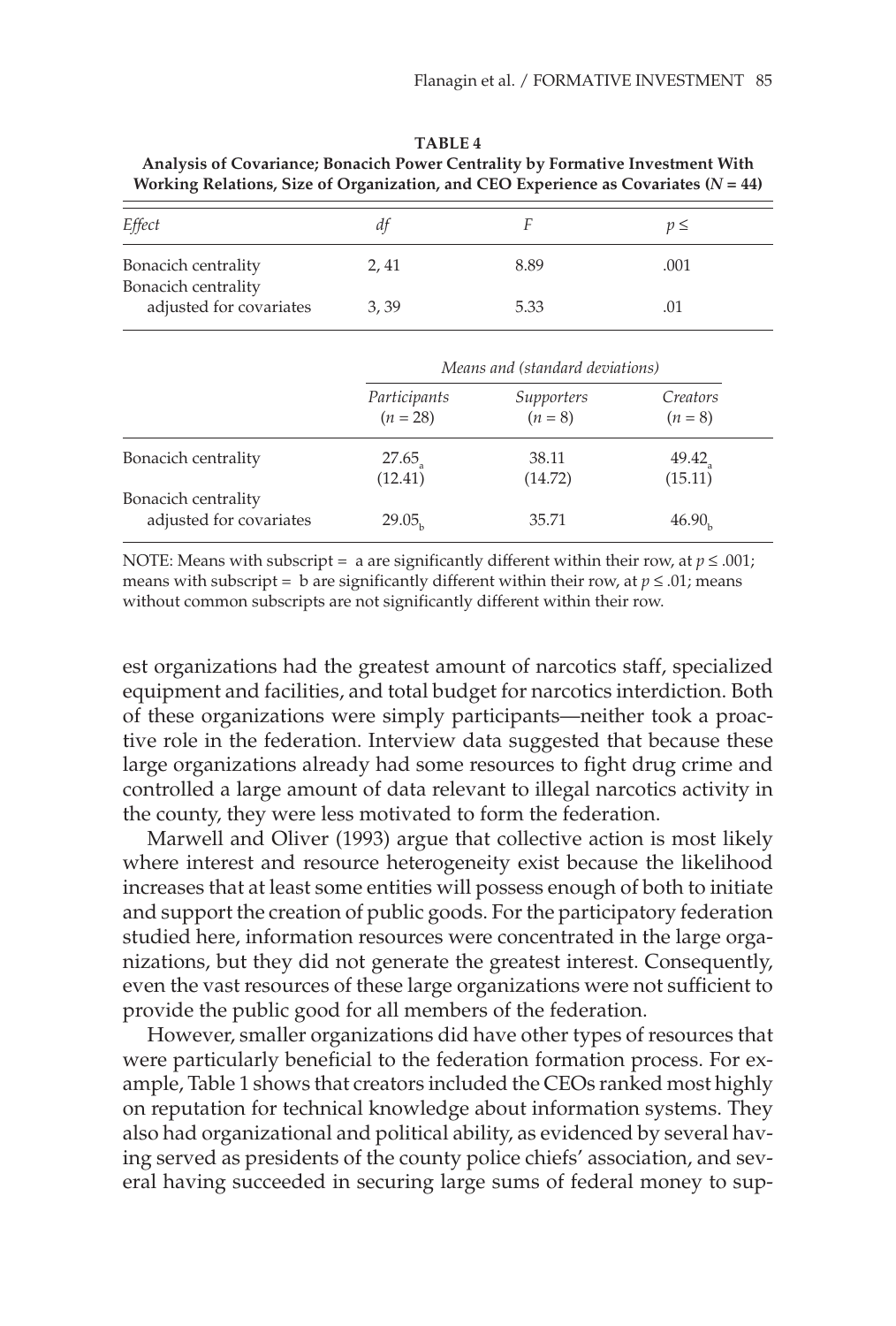port local law enforcement programs. In essence, these CEOs of smaller organizations had the interest and resources to initiate a participatory federation that, if successful, would provide them with operational information resources they lacked for combating illegal drug activity. The resources they possessed were resources related to forming the federation, rather than resources of the type that the federation was designed to generate. As Gray (1989, p. 124) noted, they demonstrated the "power to organize," and the technical sophistication needed to build an information technology-based federation.

The results for the supporter category were in the predicted direction for both hypotheses, but supporters did not differ significantly from either participants or creators. Thus, supporters appear to have benefits in subsequent interaction similar to those of participants, but with somewhat higher levels of formative investment. Yet, only creators appear to enjoy the full benefits of formative investment efforts.

It is not possible without pre-formation network and influence data to rule out the alternative explanation that creators were already highly central and influential within the network before the federation was formed. The retrospective data on formative investment implicate an earlier time period, but a clearly causal design was not achieved. Nevertheless, theory and prior research are highly supportive of the interpretation presented here. Empirical research has shown that resource dependencies lead to increased interaction (Levine & White, 1961) as well as increased centrality and influence (Boje & Whetten, 1981; Galaskiewicz, 1979), including resource dependencies related to introduction of new information technologies (Burkhardt & Brass, 1990). To the extent that future researchers can position themselves to anticipate federation development and collect pre-formation network data, explicit causal claims will be more strongly supportable.

# Theoretical and Future Research Issues

Public goods theories highlight an incentive system that rewards free riding on the contributions of early investors. Because such theories focus on creation of the good, they may underestimate returns to early contributors subsequent to the formation process. The results of this research suggest that from a long-term perspective, and for goods that involve communication and interaction, the incentive structure may not be so favorable for free riders. To the extent that creators have the capability to envision the future and communicate that vision to potential federation partners, they may be able to both reduce free riding and secure for themselves advantageous positions in the subsequent networks of relations.

This research suggests possibilities for the synthesis of collective ac-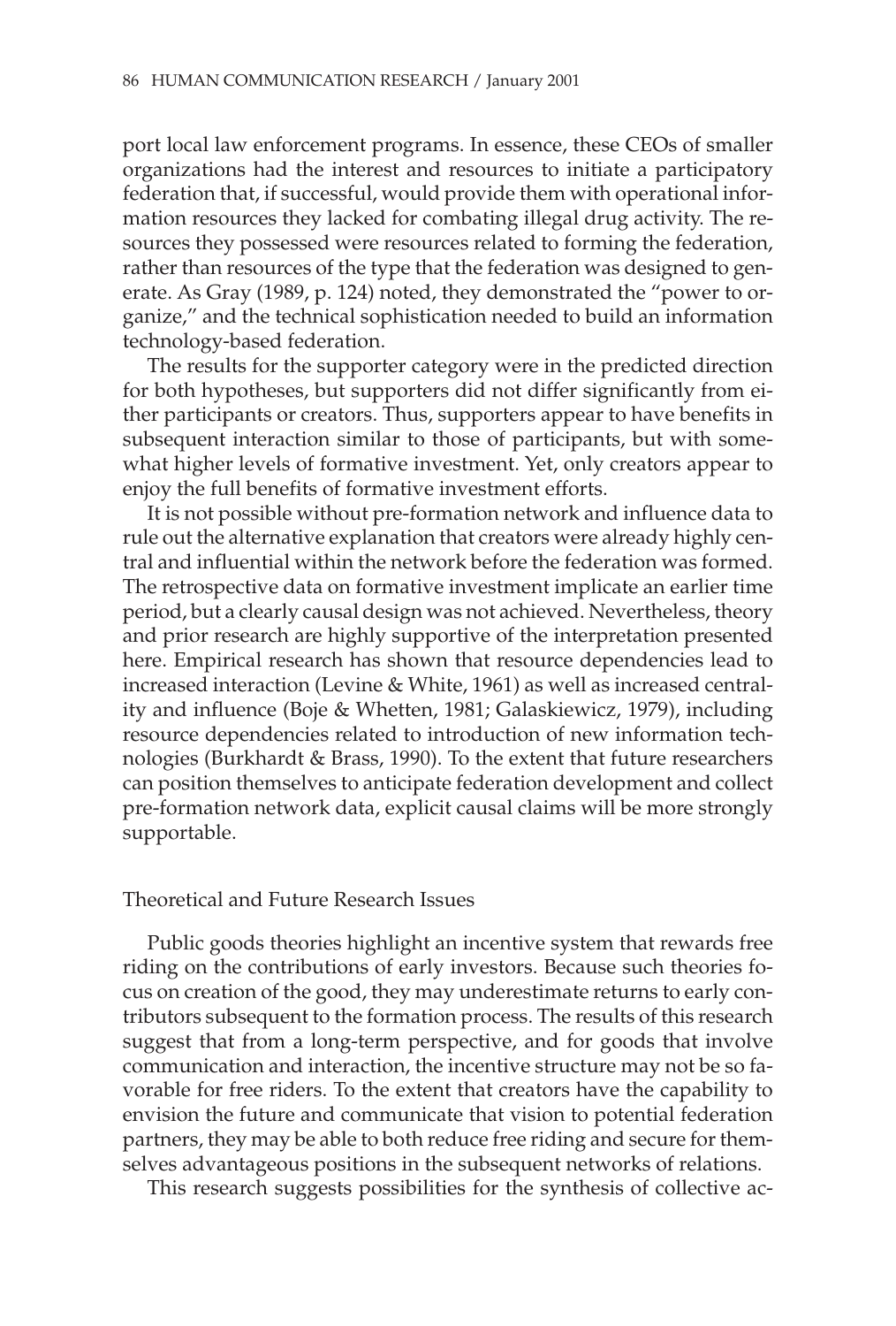tion and resource dependence theories. Resource dependencies can illuminate some of the reasons that organizations work together to achieve a common goal. Collective action theories can explain why some concerted action never materializes, despite resource dependencies. Together these theories provide a more complete picture of how federations develop and are sustained over time by interactions among members. Further, these results suggest that public goods theories should be revised to account for possible private benefits that may be acquired over and above the shared collective benefits that accrue to those who participate in a public good.

These insights may also prove valuable to stage models of development of partnerships and alliances in general (e.g., Benassi, 1993; Gulati, 1995; Kanter, 1994; Kogut, Shan, & Walker, 1992; Ring & Van de Ven, 1994; Zajac & Olsen, 1993). For example, Zajac and Olsen (1993) emphasize that orientation toward future value characterizes the first phase of successful alliances. Based upon our findings, it is reasonable to ask: What roles do creators play in envisioning and communicating this future value? Do those with greater formative investment secure a greater portion of the future value that is embedded in networks of influence?

## Conclusion

This research makes several important contributions. First, it identifies formative investment as an important concept for participatory federations and demonstrates its significance for interactions within the federation. Second, it offers a new explanation for why some federation members are more powerful and influential in ongoing interactions within the federation. Third, it integrates key premises from collective action and resource dependence theories and suggests fruitful areas for synthesis. Fourth, it offers a view of participatory federations that is based on communication and information goods, rather than material goods, and emphasizes the importance of both the provision of the good and its continued maintenance. Thus, this research helps to address the rapid expansion of interorganizational networks in the contemporary landscape that makes knowledge of network dynamics in participatory federations increasingly vital.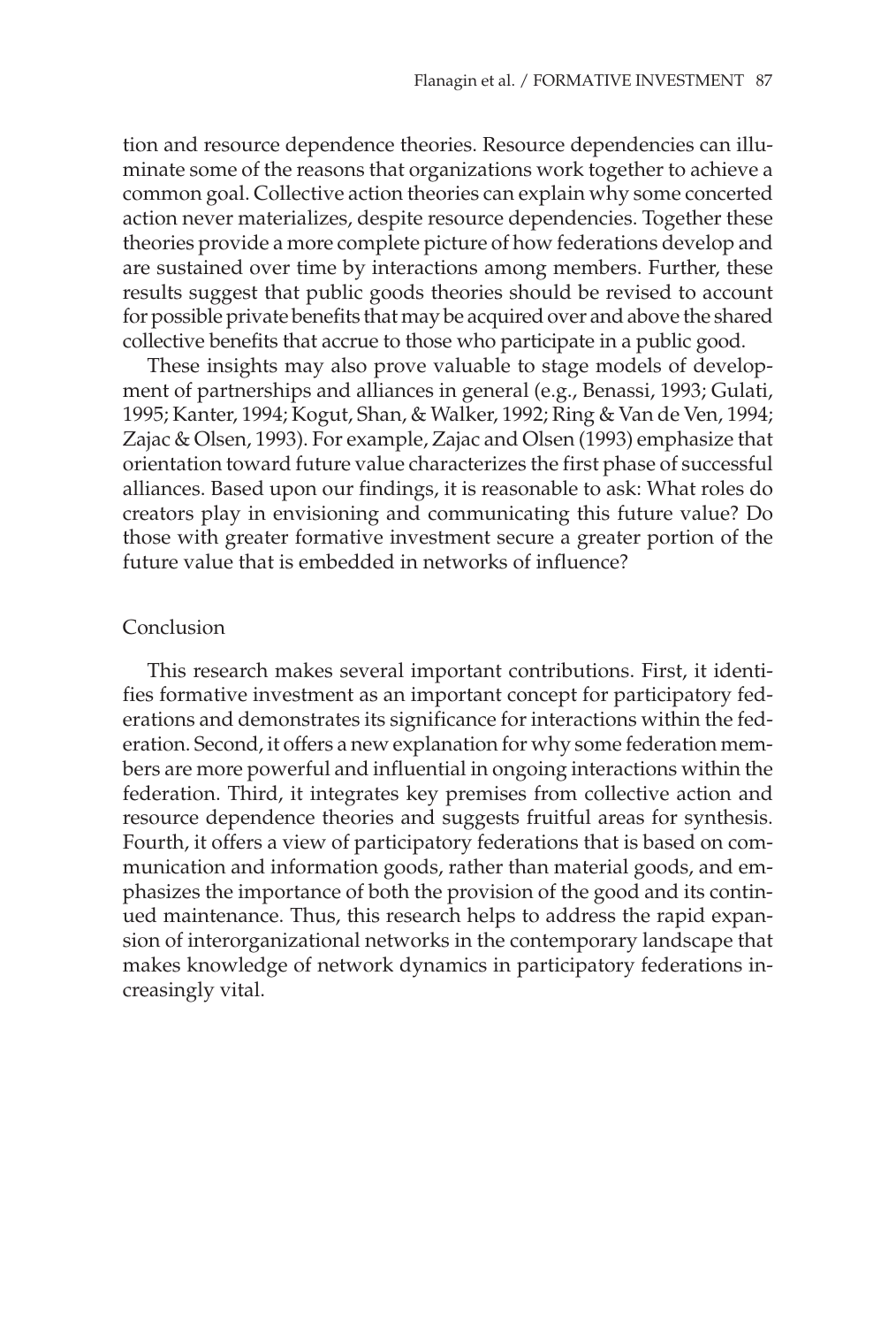#### **NOTES**

1. Human subjects approval for this project was granted as an "exemption," due to the assessment that (a) if the subjects' responses became known, they could not place subjects at risk of criminal, or civil liability, or be damaging to the subjects' financial standing or employability, and (b) the research did not deal with sensitive aspects of the subjects' own behavior, such as illegal conduct, drug use, sexual behavior, or use of alcohol. Participation in the study by the CEOs was voluntary but all subjects chose to participate. Subjects were informed that their responses would be confidential to the research team and that specific quotes would not be attributed to individuals. Feedback provided to respondents after the data were collected included summary statistics that identified no respondent individually.

2. In order to perform the calculations, data were entered into a  $N \times N$  matrix ( $N = 44$ ) where row and column labels correspond to individual identities and row values (*i*) and column values  $(i)$  are arranged in identical order. In this manner, where  $i = j$ , row  $i$  reflects person *i*'s ranking of all others while column *j* contains all rankings of person *i* by others. The sum of others' rankings,  $a_{\gamma}$  is obtained by summing the vector *j* for each person. The sum of dichotomized ranks of the same vector yields  $r_{i}$ , the number of times person *i* was ranked by others. The application of the formula then produces each person's advice source score. The same procedure was used for the derivation of working relation scores.

3. Alternative measures yield related concepts. For instance, prestige, which captures the extent to which an actor in a network is the recipient of ties from others, might also reflect an actor's prominence when network data are directional. Although Bonacich centrality was selected due to its ability to capture the extent to which network members were connected to well-connected others, analyses were also performed using a prestige measure (based on each individual's indegree, or the extent to which they were the recipient of ties from others). This analysis revealed nearly identical results, indicating that multiple measures suggest similar conclusions.

4. Bonacich's (1987) centrality measure relies on a parameter, β, that allows one to vary the degree (and direction) of dependence of each actor's centrality score on the score of other actors. The magnitude of β controls the degree to which distant ties are taken into account. When  $\beta = 0$ , Bonacich power centrality is identical to degree centrality, simply counting the number of adjacent links to and from an actor. As β is increased, more and more distant ties are taken into account. In essence, as  $\beta$  is increased the centrality moves from a local to a global measure of centrality or power. According to Bonacich (1987), "If β is zero, then only the quality of one's direct ties to others matters, and the greater β, the greater the effect of the whole pattern within which one is embedded" (p. 1171).

Borgatti, Everett, and Freeman (1992) recommend setting  $\beta$  so that its absolute value is less than the absolute value of the reciprocal of the largest eigenvalue from the adjacency matrix. Accordingly, the β selected was less than .0233, the reciprocal of the maximum possible eigenvalue (all eigenvalues are less than the largest row or column sum of 43). Given this recommended upper bound, a β smaller than, but approaching, this limit was chosen in order to maximize the emphasis placed on the entire pattern of relationships (Bonacich, 1987). Therefore, β was set at .02 for the calculation of Bonacich power centrality. In order to calculate the Bonacich power centrality, the valued communication relations were dichotomized (coded as either present or absent) and symmetricized (the tie between network actors was made nondirectional, i.e., without designating an origin and a destination), yielding a 44 x 44 adjacency matrix containing dichotomous data representing patterns of communication among executives.

5. Assessment of the data for adherence to the relevant statistical assumptions revealed some violations. In order to partially address these violations, transformations were per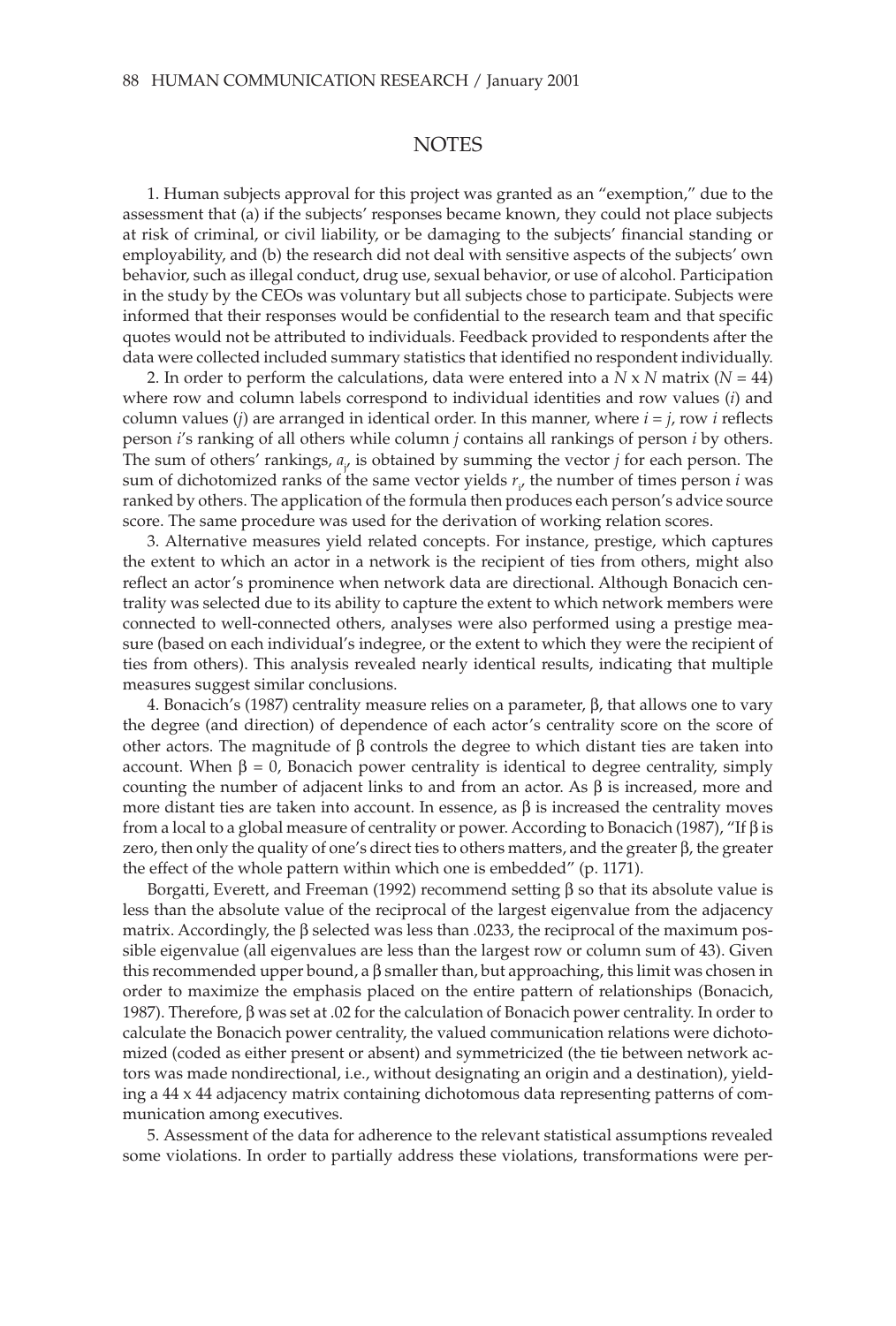formed on three main variables from this study: advice source scores underwent a logarithmic transformation and working relations and organizational size were both transformed by taking the inverse of these measures. These transformations resulted in skewness and kurtosis measures much closer to 0 and bivariate plots that exhibited much more appropriate patterns for the analyses invoked. Data reported herein reflect these transformations, except where noted.

In addition, due to the interdependent nature of network data (any observation is dependent on other actors in the network), independence of observations in the data was not achieved. However, due to a lack of tests that account for this interdependence, correlational analysis techniques were employed, although such tests assume independence among observations.

6. Values reported are those prior to the transformations. Although the Pearson correlation is reported for the variable support level, it should be noted that support level is ordinal, not continuous.

## **REFERENCES**

- Aldrich, H. E., & Pfeffer, J. (1976). Environments of organizations. *Annual Review of Socioogy, 2*, 79–105.
- Bagnoli, M., Ben-David, S., & McKee, M. (1992). Voluntary provision of public goods: The multiple unit case. *Journal of Public Economics, 47*, 85–106.
- Bagnoli, M., & Lipman, B. L. (1989). Provision of public goods: Fully implementing the core through private contributions. *Review of Economic Studies, 56*, 583–601.
- Bagnoli, M., & McKee, M. (1991). Voluntary contribution games: Efficient private provision of public goods. *Economic Inquiry, 29*, 351–366.
- Barnett, G. A., & Rice, R. R. (1985). Longitudinal non-Euclidean networks: Applying Galileo. *Social Networks, 7*, 287–322.
- Barry, B., & Hardin, R. (1982). (Eds.). *Rational man and irrational society*. Beverly Hills, CA: Sage.
- Benassi, M. (1993). Organizational perspectives of strategic alliances: External growth in the computer industry. In G. Grabher (Ed.), *The embedded firm: On the socioeconomics of industrial networks* (pp. 95–115). New York: Routledge.
- Blau, P. (1964). *Exchange and power in social life*. New York: Wiley.
- Boje, D. M., & Whetten, D. A. (1981). Strategies and constraints affecting centrality and attributions of influence in interorganizational networks. *Administrative Science Quarterly, 26*, 378–395.
- Bonacich, P. (1972a). Technique for analyzing overlapping memberships. In H. Costner (Ed.), *Sociological methodology 1972* (pp. 176–185). San Francisco: Jossey-Bass.
- Bonacich, P. (1972b). Factoring and weighting approaches to status scores and clique identification. *Journal of Mathematical Sociology, 2*, 113–120.
- Bonacich, P. (1987). Power and centrality: A family of measures. *American Journal of Sociology, 92*, 1170–1182.
- Borgatti, S., Everett, M., & Freeman, L. (1992). *UCINET IV version 1.0 reference manual*. Columbia, SC: Analytic Technologies.
- Boyd, B., & Fulk, J. (1996). Executive scanning and perceived uncertainty: A multidimensional model. *Journal of Management, 22*, 1–21.
- Brass, D. J., & Burkhardt, M. E. (1992). Centrality and power in organizations. In N. Nohria & R. G. Eccles (Eds.), *Networks and organizations: Structure, form and action* (pp. 191–215). Boston: Harvard Business School Press.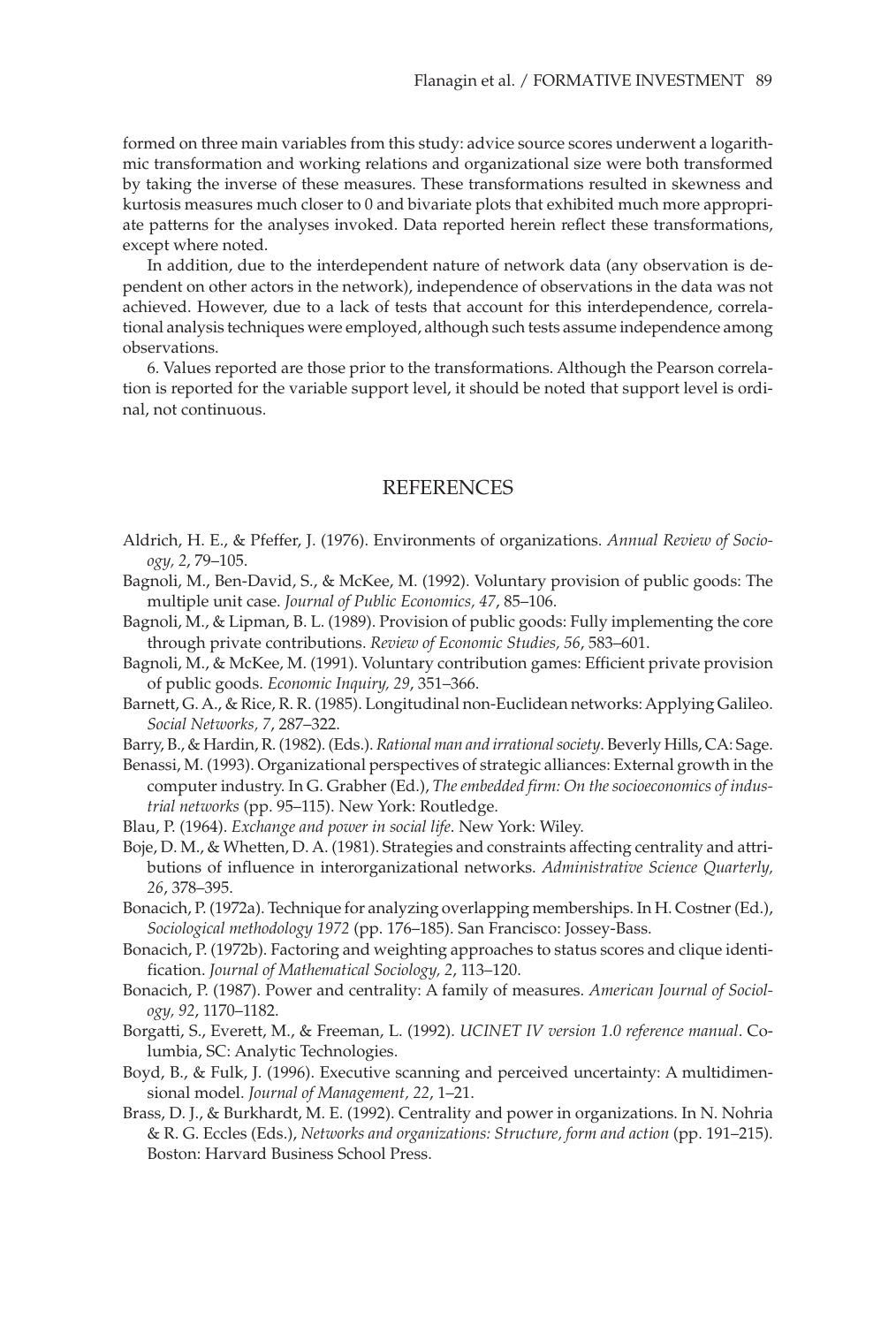Buckley, W. (1967). *Sociology and modern systems theory*. Englewood Cliffs, NJ: Prentice-Hall.

- Burkhardt, M. E., & Brass, D. J. (1990). Changing patterns or patterns of change: The effects of a change in technology on social network structure and power. *Administrative Science Quarterly, 35*, 104–127.
- Chamberlain, J. (1974). Provision of collective goods as a function of group size. *Political Science Review, 68*, 707–713.
- Ching, C., Holsapple, C. W., & Whinston, A. B. (1996). Toward IT support for coordination in network organizations. *Information and Management, 30*, 179–199.
- Choudhury, V. (1997). Strategic choices in the development of interorganizational information systems. *Information Systems Research, 8*, 1–24.
- Coleman, J., Katz, E., & Menzel, H. (1966). *Medical innovation: A diffusion study*. Indianapolis, IN: Bobbs-Merrill.
- Coleman, J., Katz, E., & Menzel, H. (1977). The diffusion of an innovation among physicians. In S. Leinhardt (Ed.), *Social networks: A developing paradigm* (pp. 107–124). New York: Academic Press.
- Connolly, T., & Thorn, B. K. (1990). Discretionary databases: Theory, data, and implications. In J. Fulk & C. Steinfield (Eds.), *Organizations and communication technology* (pp. 219– 233). Newbury Park, CA: Sage.
- Cook, K. (1977). Exchange and power in networks of interorganizational relations. *Sociology Quarterly, 18*, 62–82.
- Crane. D. (1972). *Invisible colleges: Diffusion of knowledge in scientific communities*. Chicago: University of Chicago Press.
- Daft, R., Sormunen, J., & Parks, D. (1988). Chief executive scanning, environmental charateristics, and company performance: An empirical study. *Strategic Management Journal, 9*, 123–139.
- Daft, R., & Weick, K. (1984). Toward a model of organizations as interpretation systems. *Academy of Management Review, 9*, 284–295.
- Danowski, J. A., Barnett, G. A., & Friedland, M. H. (1987). Interorganizational networks via shared public relations firms' centrality, diversity, media coverage, and publics' images. In M. L. McLaughlin (Ed.), *Communication yearbook 10* (pp. 808–830). Newbury Park, CA: Sage.
- de Saussure, R. (1966). *Course in general linguistics*. New York: McGraw-Hill. (Original work published 1916)
- DiMaggio, P. J., & Powell, W. P. (1983). The iron cage revisited: Institutional isomorphism and collective rationality in organizational fields. *American Sociological Review, 48*, 147–160.
- Durkheim, E. (1964). *The rules of sociological method*. London: Free Press. (Original work published 1895)
- Eisenberg, E. M., Farace, R. V., Monge, P. R., Bettinghaus, E. P., Kurchner-Hawkins, R., Miller, K., & Rothman, L. (1985). Communication linkages in interorganizational systems. In B. Dervin & M. Voight (Eds*.*), *Progress in communication sciences* (Vol. 6, pp. 210–266). Norwood, NJ: Ablex.
- Emerson, R. (1962). Power-dependence relations. *American Review of Sociology, 27*, 31–41.
- Fleisher, C. S. (1991). Using an agency-based approach to analyze collaborative federated interorganizational relationships. *Journal of Applied Behavioral Science, 27*, 116–130.
- Fulk, J., Flanagin, A. J., Kalman, M., Monge, P. R., & Ryan, T. (1996). Connective and communal public goods in interactive communication systems. *Communication Theory, 6*, 60–87.
- Galaskiewicz, J. (1979). The structure of community organizational networks. *Social Forces, 57*, 1346–1363.
- Giddens, A. (1976). *New rules of sociological method*. London: Hutchinson.
- Gray, B. (1989). *Collaborating: Finding common ground for multiparty problems*. San Francisco: Jossey-Bass.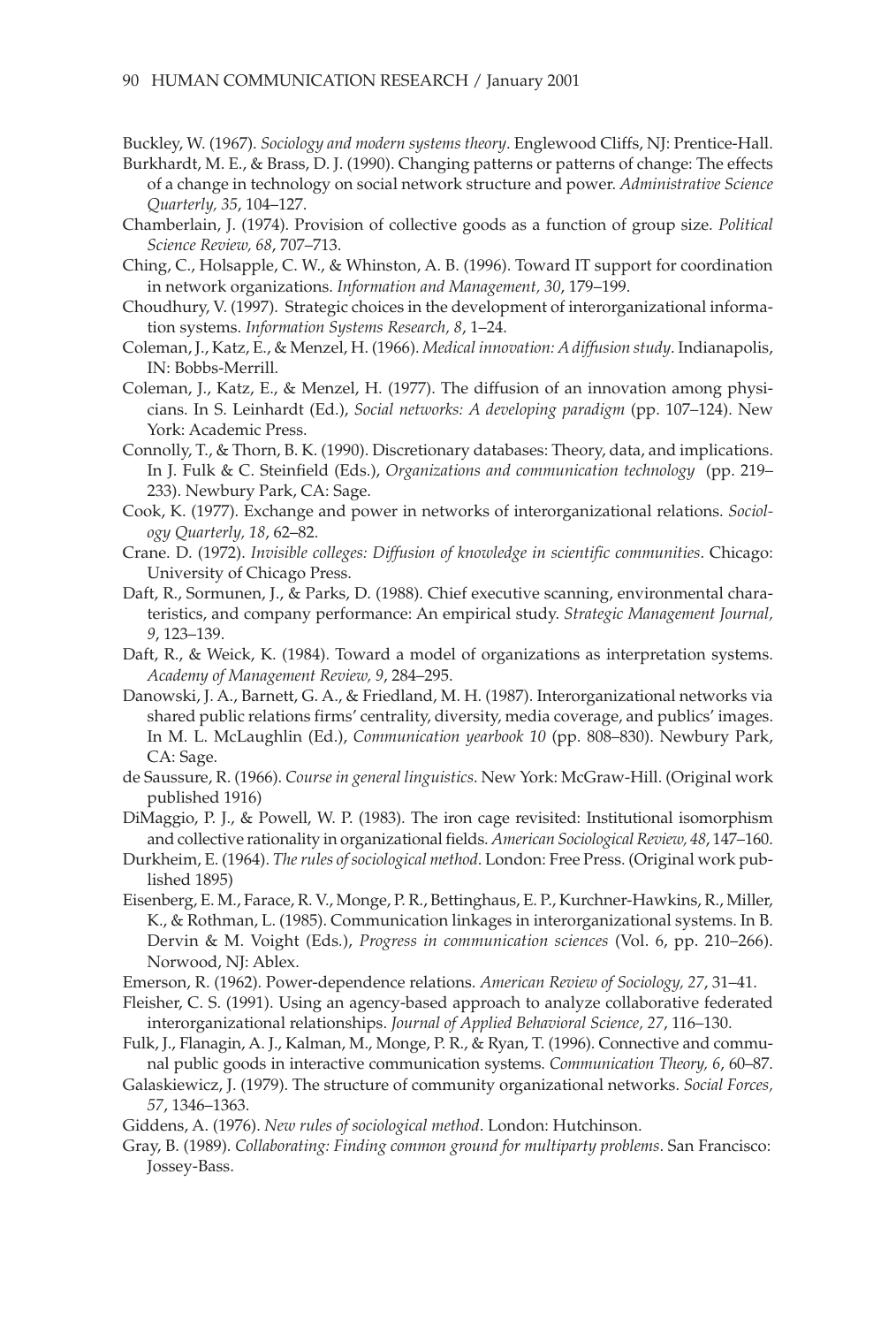- Gulati, S. (1995). Social structure and alliance formation: A longitudinal analysis. *Administrative Science Quarterly, 40*, 619–652.
- Hardin, G. (1968). The tragedy of the commons. *Science, 162*, 1243–1248.
- Hardin, R. (1982). *Collective action*. Baltimore, MD: Johns Hopkins University Press.
- Head, J. G. (1972). Public goods: The polar case. In R. M. Bird & J. G. Head (Eds.), *Modern fiscal issues: Essays in honour of Carl. S. Shoup* (pp. 7–16). Toronto: University of Toronto Press.
- Hoffman, A. N., Stearns, T. M., & Shrader, C. B. (1990). Structure, context, and centrality in interorganizational networks. *Journal of Business Research, 20*, 333–347.
- Homans, G. (1950). *The human group*. New York: Harcourt, Brace, Jovanovich.
- Homans, G. C. (1958). Social behavior as exchange. *American Journal of Sociology, 19*, 22–24.
- Homans, G. (1974). *Social behavior: Its elementary forms* (2nd ed.). New York: Harcourt, Brace, & World.
- Kanter, R. M. (1989). *When giants learn to dance: Mastering the challenge of strategy, management and careers in the 1990s*. New York: Simon & Schuster.
- Kanter, R. M. (1994, July/August). Collaborative advantage: The art of alliances. *Harvard Business Review, 27*, 96–108.
- Knoke, D. (1983). Organization sponsorship and influence reputation of social influence associations. *Social Forces, 61*, 1065–1087.
- Knoke, D. (1993). Networks of elite structure and decision making*. Sociological Methods & Research, 22*, 23–45.
- Kogut, B., Shan, W., & Walker, G. (1992). Competitive cooperation in biotechnology: Learning through networks? In N. Nohria & R. G. Eccles (Eds.), *Networks and organizations: Structure, form and action* (pp. 348–365). Boston: Harvard Business School Press.
- Koza, M. P., & Lewin, A. Y. (1998). The co-evolution of strategic alliances. *Organization Science, 9*, 255–264.
- Levi-Strauss, C. (Ed.). (1963). The effectiveness of symbols. In *Structural anthropology* (Vol. 1). New York: Basic Books.
- Levine, S., & White, P. (1961). Exchange as a conceptual framework for the study of interorganizational relations. *Administrative Science Quarterly, 5*, 583–601.
- Lievrouw, L. A., Rogers, E. M., Lowe, C. U., & Nadel, E. (1987). Triangulation as a research strategy for identifying invisible colleges among biomedical students. *Social Networks, 9,* 217–248
- Lipparini, A., & Sobrero, M. (1994). The glue and the pieces: Entrepreneurship and innovation in small-firm networks. *Journal of Business Venturing, 9*, 125–141.
- Maidique, M. A. (1980). Entrepreneurs, champions and technological innovation. *Sloan Management Review, 21,* 59–76.
- Markus, M. L. (1990). Toward a critical mass theory of interactive media. In J. Fulk & C. W. Steinfield (Eds.), *Organizations and communication technology* (pp. 194–218). Newbury Park, CA: Sage.
- Marwell, G., & Ames, R. E. (1981). Economists ride free, does anyone else? Experiments on the provision of public goods, IV. *Journal of Public Economics, 15*, 295–310.
- Marwell, G., & Oliver, P. (1993). *The critical mass in collective action: A micro-social theory*. New York: Cambridge University Press.
- McKenney, J. L., Copeland, D. G., & Mason, R. O. (1995). *Waves of change: Business evolution through information technology*. Boston: Harvard Business School Press.
- McPhee, R. (1985). Formal structure and organizational communication. In R. McPhee & P. Tompkins (Eds.), *Organizational communication: Traditional themes and new directions* (pp. 149–177). Newbury Park, CA: Sage.
- Miner, A. S., Amburgey, T. L., & Stearns, T. M. (1990). Interorganizational linkages and population dynamics: Buffering and transformational shields. *Administrative Science Quarterly, 35*, 689–713.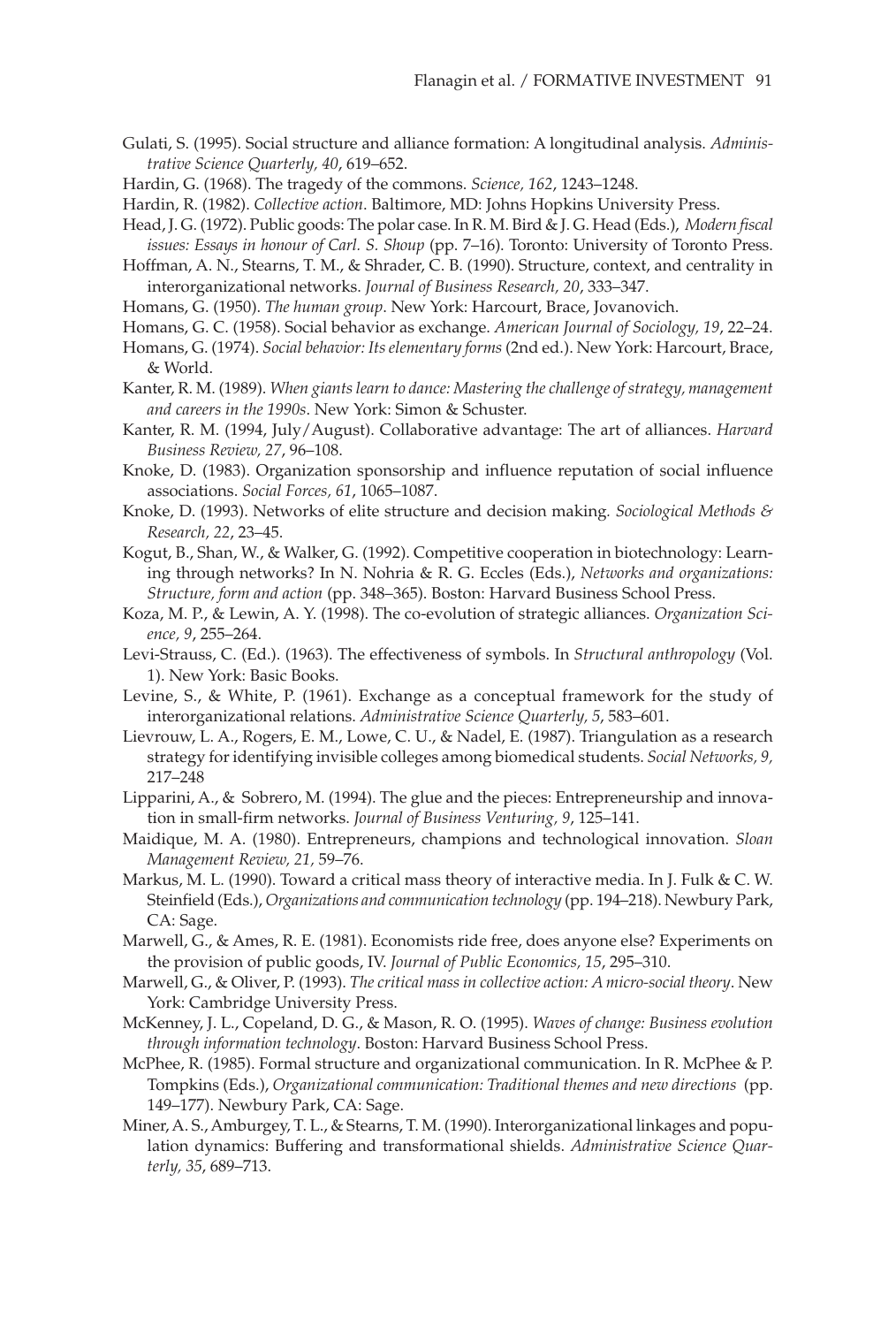- Mizruchi, M. S. (1996). What do interlocks do? An analysis, critique, and assessment of research on interlocking directorates. *Annual Review of Sociology, 22*, 271–298.
- Mizruchi, M., & Bunting, D. (1981). Influence in corporate networks: An analysis of four measures. *Administrative Science Quarterly, 26*, 475–489.
- Monge, P. R. (1987). The network level of analysis. In C. R. Berger & S. H. Chaffee (Eds.), *Handbook of Communication Science* (pp. 239–270). Newbury Park, CA: Sage.
- Monge, P. R., & Eisenberg, E. M. (1987). Emergent communication networks. In F. M. Jablin, L. L. Putnam, K. H. Roberts, & L. W. Porter, (Eds.), *Handbook of organizational communication* (pp. 304–342)*.* Newbury Park, CA: Sage.
- Monge, P. R., & Fulk, J. (1999). Communication technology for global network organizations. In G. DeSanctis & J. Fulk (Eds.), *Shaping organizational form: Communication, connection, community* (pp. 71–100). Thousand Oaks, CA: Sage.
- Monge, P. R., Fulk, J., Kalman, M. E., Flanagin, A. J., Parnassa, C., & Rumsey, S. (1998). Production of collective action in alliance-based interorganizational communication and information systems. *Organization Science, 9*, 411–433.
- Mullen, B., Johnson, C., & Salas, E. (1991). Effects of communication network structure: Components of positional centrality. *Social Networks, 13*, 169–186.
- Oliver, C. (1991). Network relations and loss of organizational autonomy. *Human Relations, 44*, 943–961.
- Oliver, P., Marwell, G., & Teixeira, R. (1985). A theory of critical mass I: Group heterogeneity, interdependence and the production of collective goods. *American Journal of Sociology, 91*, 522–556.
- Olson, M. (1965). *The logic of collective action*. Cambridge, MA: Harvard University Press.
- Osborn, R. N., & Hagedoorn, J. (1997). The institutionalization and evolutionary dynamics of interorganizational alliances and networks. *Academy of Management Journal, 40*, 261–278.
- Parsons, T. (1951). *The social system*. New York: Free Press.
- Pfeffer, J., & Salancik, G. R. (1978). *The external control of organizations: A resource dependence perspective*. New York: Harper & Row.
- Piaget, J. (1971). *Structuralism* (C. Maschler, Trans. & Ed.). New York: Harper & Row.
- Premkumar, G., & Ramarmurthy, K. (1995). The role of interorganizational and organizational factors on the decision mode for adoption or interorganizational systems. *Decision Sciences, 26*, 303–336.
- Provan, K. G. (1983). The federation as an interorganizational linkage network. *Academy of Management Review, 8*, 79–89.
- Provan, K. G. (1984). Interorganizational cooperation and decision-making autonomy in a consortium multihospital system. *Academy of Management Review, 9*, 494–504.
- Radcliff-Brown, A. R. (1959). *Structure and function in primitive society*. New York: Free Press. (Original work published 1952)
- Reich, B. H., & Huff, S. L. (1991). Customer-oriented strategic systems. *Journal of Strategic Information Systems, 1*, 29–37.
- Richards, W. D. (1985). Data, models, and assumptions in network analysis. In R. D. McPhee & P. K. Tompkins (Eds.), *Organizational communication: Themes and new directions* (pp. 109–147). Newbury Park, CA: Sage.
- Riley, P. (1983). A structurationist account of organizational culture. *Administrative Science Quarterly, 28*, 414–437.
- Ring, P. S., & Van de Ven, A. H. (1994). Developmental processes of cooperative interorganizational relationships. *Academy of Management Journal, 19*, 90–118.
- Rogers, E. M. (1995). *Diffusion of innovations* (4th ed.). New York: Free Press.
- Rogers, E. M., & Kincaid, D. L. (1981). *Communication networks: Toward a new paradigm for research.* New York: Free Press.